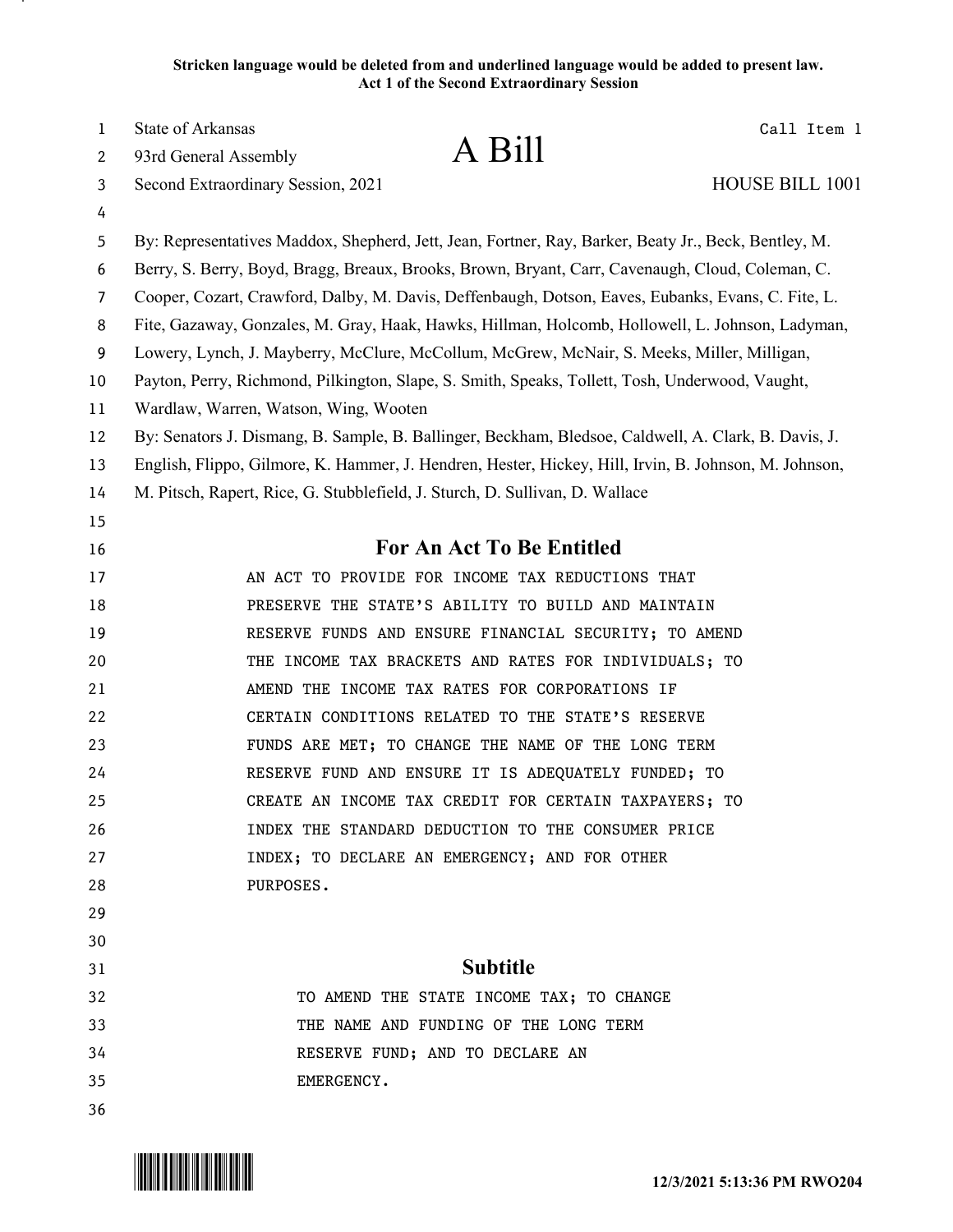BE IT ENACTED BY THE GENERAL ASSEMBLY OF THE STATE OF ARKANSAS: SECTION 1. Arkansas Code § 19-5-406 is amended to read as follows: 19-5-406. Transfer of remaining revenues. (a) After making the maximum annual allocation as provided for in §  $7 \quad 19 - 5 - 402 \div$ ,  $(1)$  The the first two hundred million dollars (\$200,000,000) shall be distributed as follows: 10 (A)(1) Seventy-five percent (75%) of the remaining general revenues available for distribution during each fiscal year shall be transferred on the last day of business in each calendar month to the General 13 Revenue Allotment Reserve Fund, there to be used for the respective purposes 14 as provided by law as stated under subsection (b) of this section; and  $\left(\frac{B}{B}\right)(2)$  Twenty-five percent (25%) of the remaining general revenues available for distribution during each fiscal year, but not to exceed fifty million dollars (\$50,000,000) each fiscal year, shall be transferred on the last day of business in each calendar month to the State 19 Highway and Transportation Department Fund; and. (b)(1) The Chief Fiscal Officer of the State shall determine whether the balance of the Catastrophic Reserve Fund is twenty percent (20%) of the total amount of general revenue funds last distributed under § 19-5-402. (2) If the Chief Fiscal Officer of the State determines that the balance of the Catastrophic Reserve Fund is less than twenty percent (20%) of the total amount of general revenue funds last distributed under § 19-5-402, then after the distributions under subsection (a) of this section, any additional revenue, including the distributions under subdivision (a)(1) of this section and any additional revenues in excess of those distributed under subsection (a), shall be transferred to the Catastrophic Reserve Fund to ensure that the Catastrophic Reserve Fund balance equals but does not exceed twenty percent (20%) of the total amount of general revenue funds last distributed under § 19-5-402. (3) If it is determined that the balance of the Catastrophic Reserve Fund exceeds twenty percent (20%) of the total amount of general revenue funds last distributed under § 19-5-402, the amount in excess shall

remain in the Catastrophic Reserve Fund unless the General Assembly directs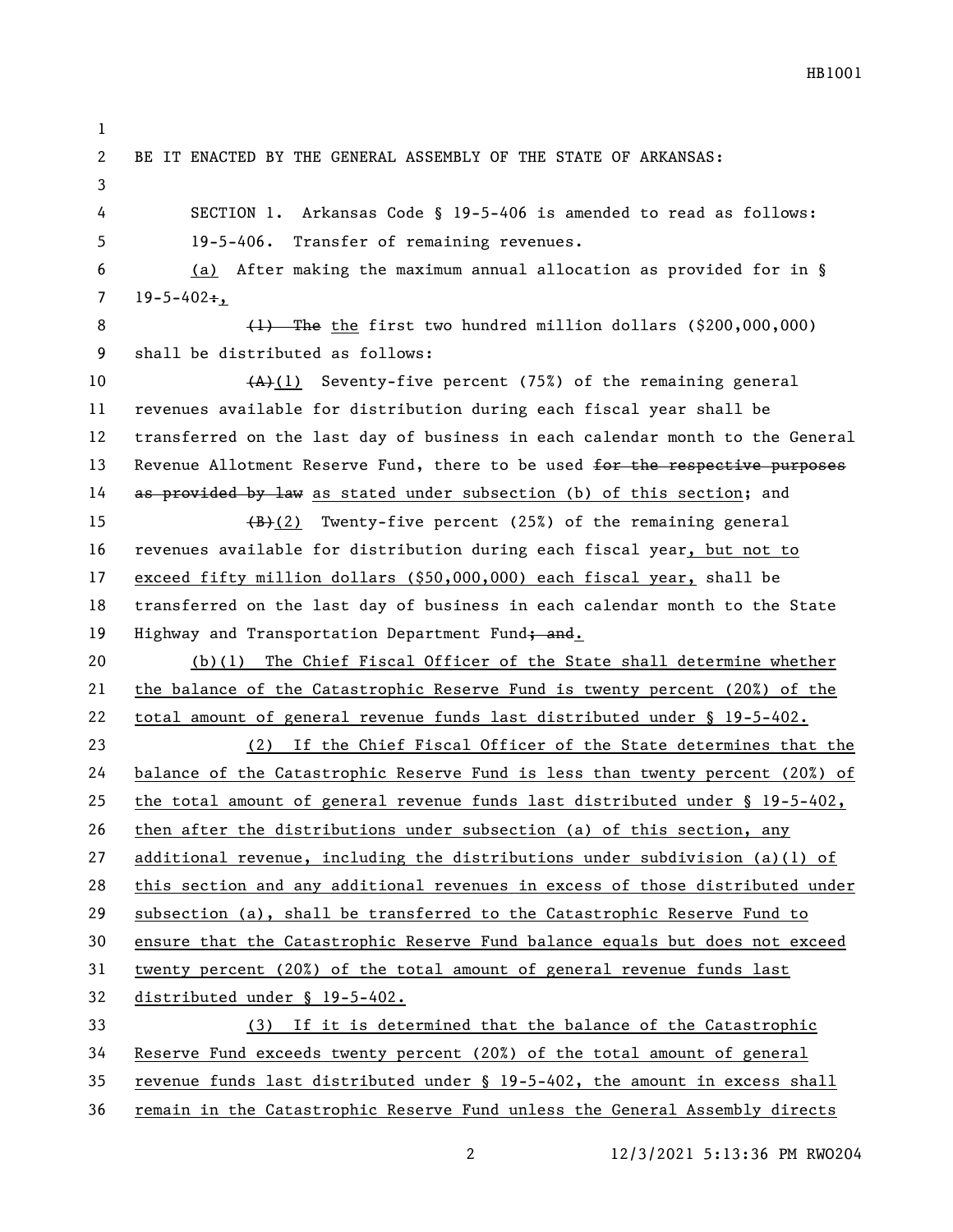otherwise.

2  $(2)$  (c) Any additional revenues available after the distributions in 3 subdivision (1) subsection (b) of this section shall be transferred on the last day of business in each calendar month to the General Revenue Allotment Reserve Fund, there to be used for the respective purposes as provided by law.

 SECTION 2. Arkansas Code § 19-5-905(a)(12), concerning the uses of funds in the Securities Reserve Fund, is amended to read as follows:

 (12) After all distributions and transfers under this section, less one hundred thousand dollars (\$100,000) under § 19-3-521(a)(2), for a transfer by the Chief Fiscal Officer of the State on the last business day of 13 the fiscal year of the fund balance to the Long Term Catastrophic Reserve Fund.

 SECTION 3. Arkansas Code § 19-6-486 is amended to read as follows: 17 19-6-486. Long Term Catastrophic Reserve Fund.

 (a) There is created on the books of the Treasurer of State, the Auditor of State, and the Chief Fiscal Officer of the State a special revenue 20 fund to be known as the "Long Term Catastrophic Reserve Fund".

21 (b) The Long Term Catastrophic Reserve Fund shall consist of such funds as may be provided by the General Assembly.

23 (c) The Long Term Catastrophic Reserve Fund shall be used to distribute moneys to one (1) or more funds or fund accounts in the Revenue Stabilization Law, § 19-5-101 et seq.

 (d)(1) After determining the estimated amount of general revenue that will be available for allocation to the state agencies under the Revenue Stabilization Law, § 19-5-101 et seq., and after making the determination required by § 19-5-1227(c) and prior to making any transfers deemed necessary by the Chief Fiscal Officer of the State in § 19-5-1227(d), the Chief Fiscal 31 Officer of the State may transfer funds from the Long Term Catastrophic 32 Reserve Fund in the event a "revenue shortfall" exists to meet the state's financial obligation to provide an adequate educational system for the state and to provide for the effective operation of state government. In the event 35 the Chief Fiscal Officer of the State determines that a "revenue shortfall" exists as defined as a circumstance when the official forecast of gross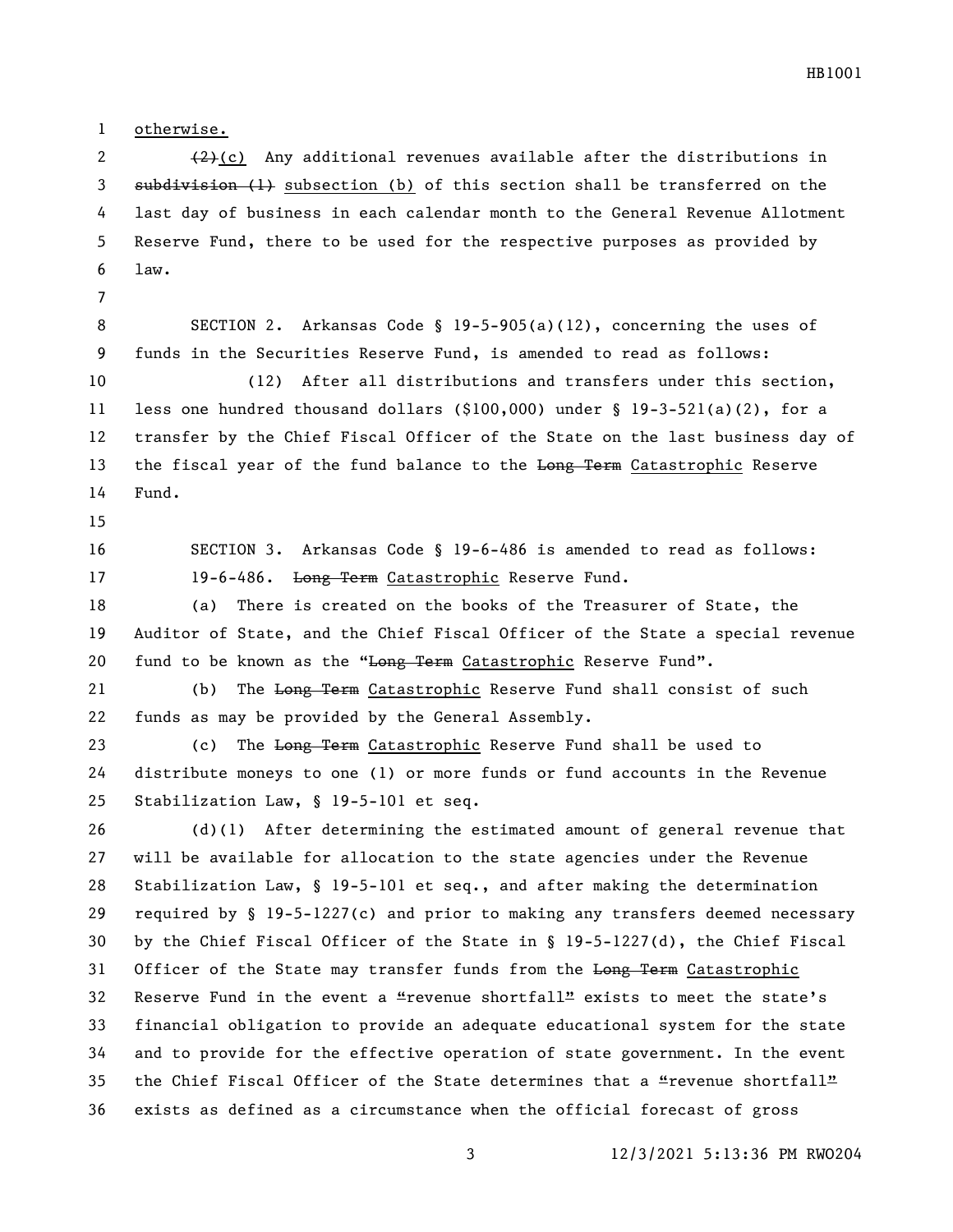general revenue certified by the Chief Fiscal Officer of the State is projected to increase less than three percent (3%) over and above the gross general revenue collections of the previous fiscal year due to changes in 4 economic conditions, he or she the Chief Fiscal Officer of the State may then 5 transfer funds from the Long Term Catastrophic Reserve Fund, as approved by a vote of at least two-thirds (⅔) of the members of the Legislative Council or at least two-thirds (⅔) of the members of the Joint Budget Committee, to various funds and fund accounts, as deemed necessary, in the Revenue Stabilization Law, § 19-5-101 et seq., for the purpose of meeting unanticipated shortfalls in state general revenue.

 (2) Or the Chief Fiscal Officer of the State may transfer funds 12 from the Long Term Catastrophic Reserve Fund to the Economic Development Superprojects Project Fund for projects authorized under Arkansas Constitution, Amendment 82, as approved by the Governor and at least two- thirds (⅔) of the members of the Legislative Council or at least two-thirds (⅔) of the members of the Joint Budget Committee.

 (e)(1) Upon recommendation by the Chief Fiscal Officer of the State, the Governor may determine that circumstances exist that meet the 19 requirements for the utilization of the Long Term Catastrophic Reserve Fund 20 as set out in this section, and the procedures set out herein under this section shall apply.

 (2) When the Governor determines there is a need requiring 23 transfer from the Long Term Catastrophic Reserve Fund, he or she shall instruct the Chief Fiscal Officer of the State to prepare and submit written documentation to the Legislative Council or the Joint Budget Committee. Such documentation shall include:

 (A) Sufficient financial data that will enable the verification of the existence of an emergency and the amount necessary to 29 address the need for long term reserve funds from the Catastrophic Reserve Fund;

31 (B) A proposed distribution of moneys from the Long Term Catastrophic Reserve Fund to one (1) or more funds or fund accounts in the Revenue Stabilization Law, § 19-5-101 et seq., or to the Economic Development Superprojects Project Fund, or both; and

 (C) A statement certifying that no other funds are 36 available that could be transferred in lieu of the funds in the Long Term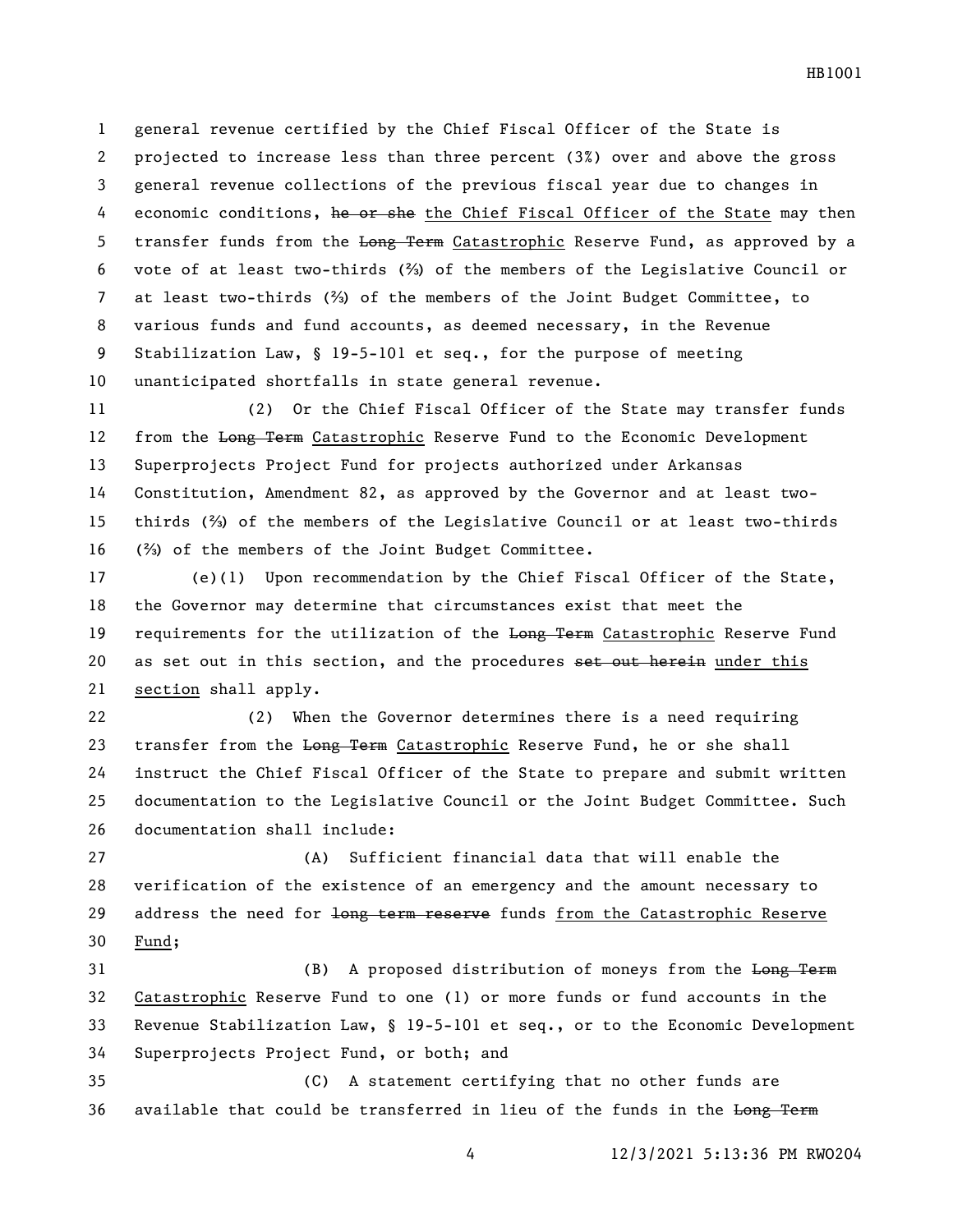Catastrophic Reserve Fund.

 (3) Such documentation Documentation under subdivision (e)(2) of this section shall be submitted to the Legislative Council or Joint Budget 4 Committee for approval prior to before the implementation of the proposed distribution.

 (4)(A) The Chief Fiscal Officer of the State, after having sought and received prior approval of at least two-thirds (⅔) of the members of the Legislative Council or at least two-thirds (⅔) of the members of the Joint Budget Committee, shall cause the required transfers to be made on his or her books and on the books of the Treasurer of State and the Auditor of 11 State from the Long Term Catastrophic Reserve Fund to the appropriate funds and fund accounts in the Revenue Stabilization Law, § 19-5-101 et seq., or to the Economic Development Superprojects Project Fund, or both.

 (B) In no event shall the amounts transferred in any fiscal year to the funds and fund accounts in the Revenue Stabilization Law, § 19-5-101 et seq., by this section cause the general revenues to exceed the maximum allocations authorized in the Revenue Stabilization Law, § 19-5-101 et seq.

 (f) Determining the maximum amount of appropriation and general revenue funding for a state agency each fiscal year is the prerogative of the General Assembly. This is usually accomplished by delineating such maximums in the appropriation acts for a state agency and the general revenue allocations authorized for each fund and fund account by amendment to the Revenue Stabilization Law, § 19-5-101 et seq. Further, the General Assembly 25 has determined that creating the Long Term Catastrophic Reserve Fund and establishing the procedures for the transfer of funds to various funds and fund accounts in the Revenue Stabilization Law, § 19-5-101 et seq., or to the Economic Development Superprojects Project Fund, or both, provides for the efficient and effective operation of state government if a revenue shortfall is determined to exist. Therefore, it is both necessary and appropriate that the General Assembly maintain oversight by requiring prior approval of the Legislative Council or Joint Budget Committee as provided by this section. The requirement of approval by the Legislative Council or Joint Budget Committee is not a severable part of this section. If the requirement of approval by the Legislative Council or Joint Budget Committee is ruled unconstitutional by a court of competent jurisdiction, this entire section is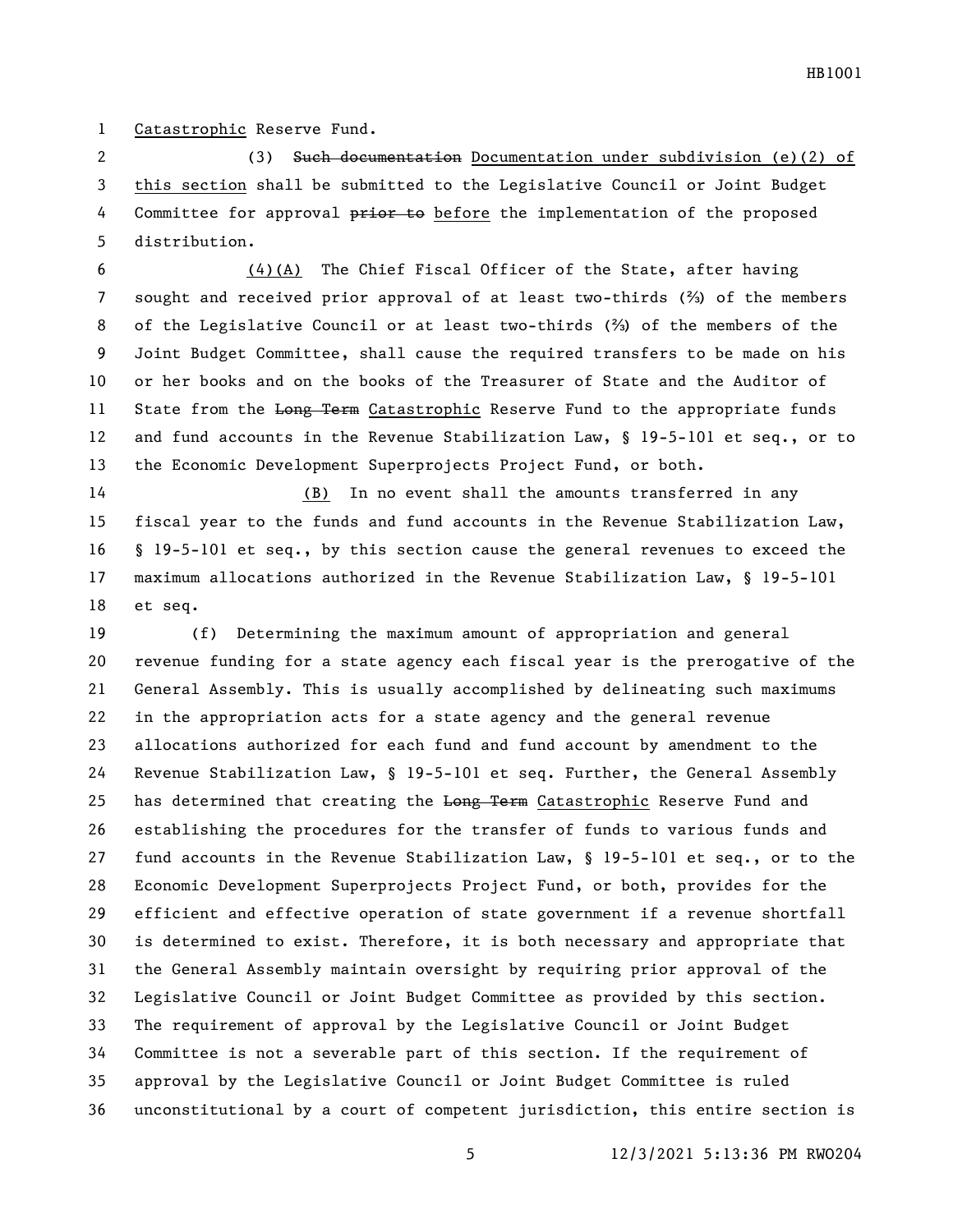| $\mathbf{1}$ | void.                                                                              |
|--------------|------------------------------------------------------------------------------------|
| 2            | $(g)$ During each fiscal year, after the provisions of $\{19-5-1004(b)(2)\}$       |
| 3            | are complied with, the Chief Fiscal Officer of the State shall replenish the       |
| 4            | Long Term Reserve Fund by transferring no more than fifty percent (50%) of         |
| 5            | the balance in the General Revenue Allotment Reserve Fund or an amount equal       |
| 6            | to all transfers made under this section during the fiscal year immediately        |
| 7            | preceding the fiscal year in which such replenishment is made under this           |
| 8            | section, whichever is less, to the Long Term Reserve Fund.                         |
| 9            |                                                                                    |
| 10           | SECTION 4. Arkansas Code § 26-26-310(b)(2)(D)(iii)(b), concerning the              |
| 11           | certification of the amount of property tax reduction, is amended to read as       |
| 12           | follows:                                                                           |
| 13           | (b) Except as provided in subdivision                                              |
| 14           | $(b)(2)(D)(iii)(a)$ of this section, the revenues credited to the Property Tax     |
| 15           | Relief Trust Fund in excess of the amount determined under subdivision             |
| 16           | $(b)(2)(D)(ii)$ of this section shall be transferred from the Property Tax         |
| 17           | Relief Trust Fund to the Long Term Catastrophic Reserve Fund.                      |
| 18           |                                                                                    |
| 19           | SECTION 5. Arkansas Code § 26-51-201(a), concerning the rate of tax                |
| 20           | levied on the income of individuals, trusts, and estates, is amended to read       |
| 21           | as follows:                                                                        |
| 22           | (a) For tax years beginning on and after January 1, 2014, a $\underline{A}$ tax is |
| 23           | imposed upon, and with respect to, the entire income of every resident,            |
| 24           | individual, trust, or estate. The tax shall be levied, collected, and paid         |
| 25           | annually upon the entire net income as defined and computed in this chapter        |
| 26           | at the following rates, giving effect to the tax credits provided hereafter,       |
| 27           | in the manner set forth:                                                           |
| 28           | (1) On the first four thousand two hundred ninety-nine dollars                     |
| 29           | $(1, 299)$ of net income or any part thereof, nine tenths percent $(0.9\%)$ ;      |
| 30           | (2) On the next four thousand one hundred dollars (\$4,100) of                     |
| 31           | net income or any part thereof, two and five-tenths percent (2.5%);                |
| 32           | (3) On the next four thousand two hundred dollars (\$4,200) of                     |
| 33           | net income or any part thereof, three and five-tenths percent (3.5%);              |
| 34           | (4) On the next eight thousand four hundred dollars (\$8,400) of                   |
| 35           | net income or any part thereof, four and five-tenths percent (4.5%);               |
| 36           | (5) On the next fourteen thousand one hundred dollars (\$14,100)                   |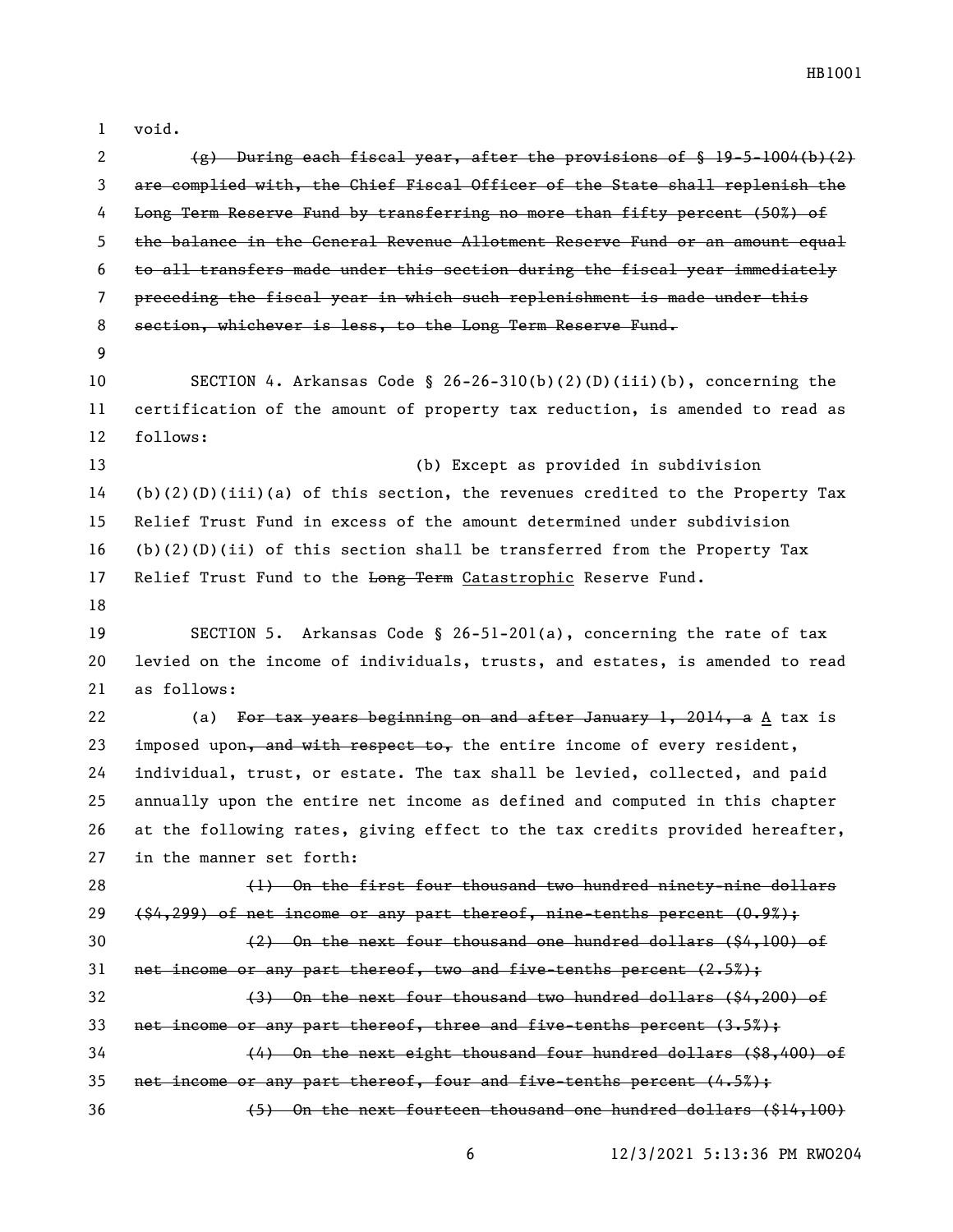1 of net income or any part thereof, six percent  $(6%)$ ; 2 (6) On net income of thirty-five thousand one hundred dollars  $3 \left( $35,100 \right)$  and above, seven percent  $(7\%)$ ; 4 (7) Every resident, individual, trust, or estate having net 5 income greater than or equal to twenty-two thousand two hundred dollars 6 (\$22,200), but less than or equal to seventy-nine thousand three hundred 7 dollars (\$79,300), shall determine the amount of income tax due under this 8 subsection in accordance with the table set forth below: 9 From Sess Than or Equal To Sextern Rate 10 11  $\frac{60}{64}$   $\frac{64}{499}$   $\frac{64}{35\%}$  $12 \quad \frac{64}{500}$   $\frac{12}{200}$   $\frac{12}{200}$   $\frac{2.5\%}{200}$  $13 \quad $8,900$   $$13,399$   $$3.5\%$  $14 \quad \frac{13}{13} \quad \frac{140}{130} \quad \frac{13}{130}$   $\frac{13}{130} \quad \frac{130}{130} \quad \frac{130}{130} \quad \frac{130}{130} \quad \frac{130}{130} \quad \frac{130}{130} \quad \frac{130}{130} \quad \frac{130}{130} \quad \frac{130}{130} \quad \frac{130}{130} \quad \frac{130}{130} \quad \frac{130}{130} \quad \frac{130}{130} \quad \frac{130}{130}$  $15 \frac{$22,200}{}$  5%  $16 \quad \frac{1}{2}$   $\frac{1}{2}$   $\frac{1}{2}$   $\frac{1}{2}$   $\frac{1}{2}$   $\frac{1}{2}$   $\frac{1}{2}$   $\frac{1}{2}$   $\frac{1}{2}$   $\frac{1}{2}$   $\frac{1}{2}$   $\frac{1}{2}$   $\frac{1}{2}$   $\frac{1}{2}$   $\frac{1}{2}$   $\frac{1}{2}$   $\frac{1}{2}$   $\frac{1}{2}$   $\frac{1}{2}$   $\frac{1}{2}$   $\frac{1}{2}$   $\frac{1}{2$ 17 18 (8) Every resident, individual, trust, or estate having net 19 income of less than twenty-two thousand two hundred dollars (\$22,200) shall 20 determine the amount of income tax due under this subsection in accordance 21 with the table set forth below: 22 From Service Contract Than or Equal To Contract Rate 23  $24$   $\frac{60}{90}$   $\frac{84}{100}$   $\frac{64}{100}$   $\frac{64}{100}$   $\frac{64}{100}$   $\frac{64}{100}$   $\frac{64}{100}$   $\frac{64}{100}$   $\frac{64}{100}$   $\frac{64}{100}$   $\frac{64}{100}$   $\frac{64}{100}$   $\frac{64}{100}$   $\frac{64}{100}$   $\frac{64}{100}$   $\frac{64}{100}$   $\frac{64}{10$ 25  $\frac{22}{3}$   $\frac{22}{3}$ 26  $\frac{13}{20}$   $\frac{13}{20}$   $\frac{13}{20}$   $\frac{13}{20}$   $\frac{13}{20}$   $\frac{13}{20}$   $\frac{13}{20}$   $\frac{13}{20}$   $\frac{13}{20}$   $\frac{13}{20}$   $\frac{13}{20}$   $\frac{13}{20}$   $\frac{13}{20}$   $\frac{13}{20}$   $\frac{13}{20}$   $\frac{13}{20}$   $\frac{13}{20}$   $\frac{13}{20}$   $\$ 27  $\frac{13,400}{3.4\%}$   $\frac{199}{27}$   $\frac{22,199}{27}$ 28 29 (9)(A) For the tax year beginning January 1, 2020, every 30 resident, individual, trust, or estate having net income of more than 31 seventy-nine thousand three hundred dollars (\$79,300) shall determine the 32 amount of income tax due under this subsection in accordance with the table 33 set forth below: 34 From Service State Service Than or Equal To Controller and Rate 35 36  $\frac{22}{30}$   $\frac{22}{30}$   $\frac{22}{30}$   $\frac{22}{30}$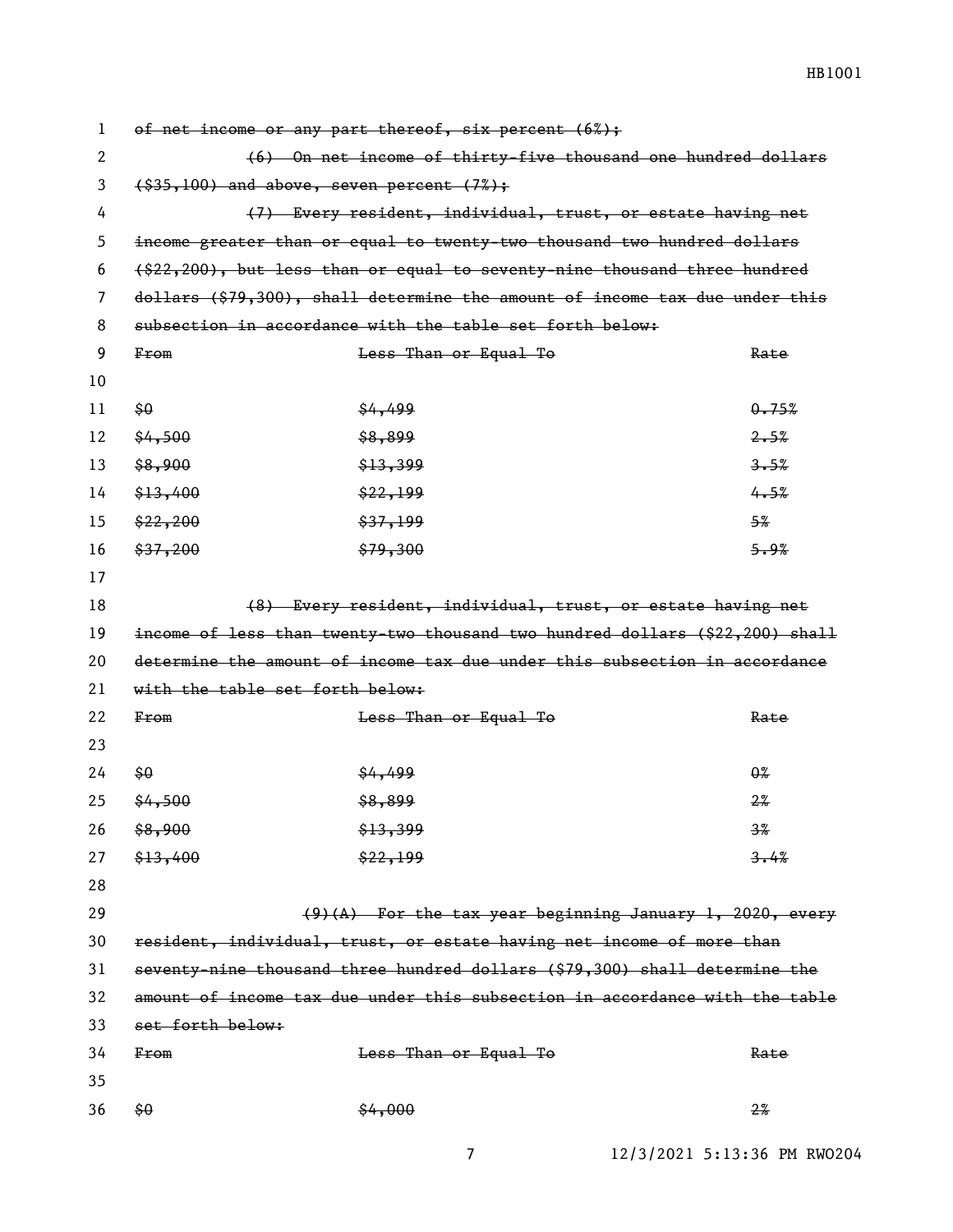| 1  | \$4,001                                                                     | \$8,000                                                                       | 4%         |
|----|-----------------------------------------------------------------------------|-------------------------------------------------------------------------------|------------|
| 2  | \$8,001                                                                     | \$79,300                                                                      | 5.9%       |
| 3  | $$79,301$ and above                                                         |                                                                               | 6.6%       |
| 4  |                                                                             |                                                                               |            |
| 5  |                                                                             | $(B)$ For tax years beginning on and after January 1, 2021,                   |            |
| 6  |                                                                             | every resident, individual, trust, or estate having net income of more than   |            |
| 7  |                                                                             | seventy-nine thousand three hundred dollars (\$79,300) shall determine the    |            |
| 8  |                                                                             | amount of income tax due under this subsection in accordance with the table   |            |
| 9  | set forth below:                                                            |                                                                               |            |
| 10 | F <sub>rem</sub>                                                            | Less Than or Equal To                                                         | Rate       |
| 11 |                                                                             |                                                                               |            |
| 12 | \$0                                                                         | \$4,000                                                                       | $2\%$      |
| 13 | \$4,001                                                                     | \$8,000                                                                       | 4%         |
| 14 | $$8,001$ and above                                                          |                                                                               | 5.9%       |
| 15 |                                                                             |                                                                               |            |
| 16 |                                                                             | (10) Every resident, individual, trust, or estate having                      |            |
| 17 |                                                                             | net income of more than seventy-nine thousand three hundred dollars           |            |
| 18 |                                                                             | (\$79,300), but not more than eighty-four thousand six hundred dollars        |            |
| 19 |                                                                             | (\$84,600), shall reduce the amount of income tax due as determined under     |            |
| 20 | subdivision (a)(9) of this section by deducting a bracket adjustment amount |                                                                               |            |
| 21 |                                                                             | in accordance with the table set forth below:                                 |            |
| 22 | F <sub>rem</sub>                                                            | Less Than or Equal To                                                         | Bracket-   |
| 23 |                                                                             |                                                                               | Adjustment |
| 24 |                                                                             |                                                                               | Amount     |
| 25 |                                                                             |                                                                               |            |
| 26 | \$79,301                                                                    | \$80,300                                                                      | \$440      |
| 27 | \$80,301                                                                    | \$81,300                                                                      | \$340      |
| 28 | \$81,301                                                                    | \$82,500                                                                      | \$240      |
| 29 | \$82,501                                                                    | \$83,600                                                                      | \$140      |
| 30 | \$83,601                                                                    | \$84,600                                                                      | \$40       |
| 31 | \$84,601 and above                                                          |                                                                               | \$0\$      |
| 32 |                                                                             |                                                                               |            |
| 33 | $(1)$ (A)                                                                   | On and after January 1, 2022, every resident, individual,                     |            |
| 34 |                                                                             | trust, or estate having net income less than or equal to eighty-four thousand |            |
| 35 |                                                                             | five hundred dollars (\$84,500) shall determine the amount of income tax due  |            |
| 36 | under this subsection in accordance with the table set forth below:         |                                                                               |            |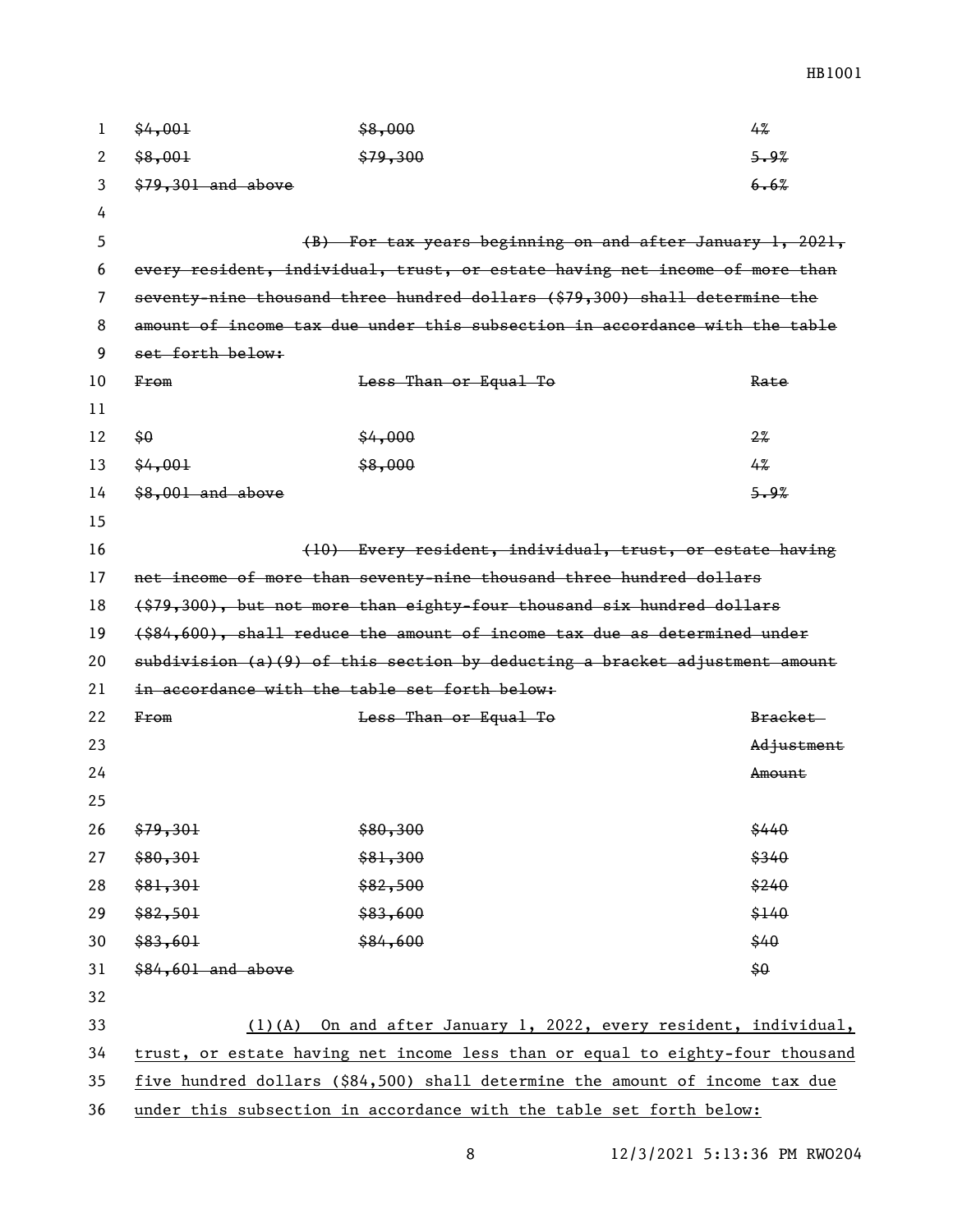| 1            | From              | Less Than or Equal To                                                         | Rate           |
|--------------|-------------------|-------------------------------------------------------------------------------|----------------|
| $\mathbf{2}$ |                   |                                                                               |                |
| 3            | <u>\$0</u>        | \$4,999                                                                       | 0%             |
| 4            | \$5,000           | \$9,999                                                                       | $2\%$          |
| 5            | \$10,000          | \$14,299                                                                      | $3\%$          |
| 6            | \$14,300          | \$23,599                                                                      | 3.4%           |
| 7            | \$23,600          | \$39,699                                                                      | $5\%$          |
| 8            | \$39,700          | \$84,500                                                                      | 5.5%           |
| 9            |                   |                                                                               |                |
| 10           | (B)               | On and after January 1, 2022, every resident,                                 |                |
| 11           |                   | individual, trust, or estate having net income greater than eighty-four       |                |
| 12           |                   | thousand five hundred dollars (\$84,500) shall determine the amount of income |                |
| 13           |                   | tax due under this subsection in accordance with the table set forth below:   |                |
| 14           | From              | Less Than or Equal To                                                         | Rate           |
| 15           |                   |                                                                               |                |
| 16           | <u>\$0</u>        | \$4,300                                                                       | $2\%$          |
| 17           | \$4,301           | \$8,500                                                                       | 4%             |
| 18           | \$8,501 and above |                                                                               | 5.5%           |
| 19           |                   |                                                                               |                |
| 20           | (C)               | For tax years beginning on or after January 1, 2022,                          |                |
| 21           |                   | every resident, individual, trust, or estate having net income greater than   |                |
| 22           |                   | or equal to eighty-four thousand five hundred one dollars (\$84,501) but not  |                |
| 23           |                   | greater than ninety thousand six hundred dollars (\$90,600) shall reduce the  |                |
| 24           |                   | amount of income tax due as determined under subdivision (a)(1)(B) of this    |                |
| 25           |                   | section by deducting a bracket adjustment amount in accordance with the table |                |
| 26           | set forth below:  |                                                                               |                |
| 27           | From              | Less Than or Equal To                                                         | <b>Bracket</b> |
| 28           |                   |                                                                               | Adjustment     |
| 29           |                   |                                                                               | Amount         |
| 30           |                   |                                                                               |                |
| 31           | \$84,501          | \$84,600                                                                      | \$610          |
| 32           | \$84,601          | \$84,700                                                                      | \$600          |
| 33           | \$84,701          | \$84,800                                                                      | \$590          |
| 34           | \$84,801          | \$84,900                                                                      | \$580          |
| 35           | \$84,901          | \$85,000                                                                      | \$570          |
| 36           | \$85,001          | \$85,100                                                                      | \$560          |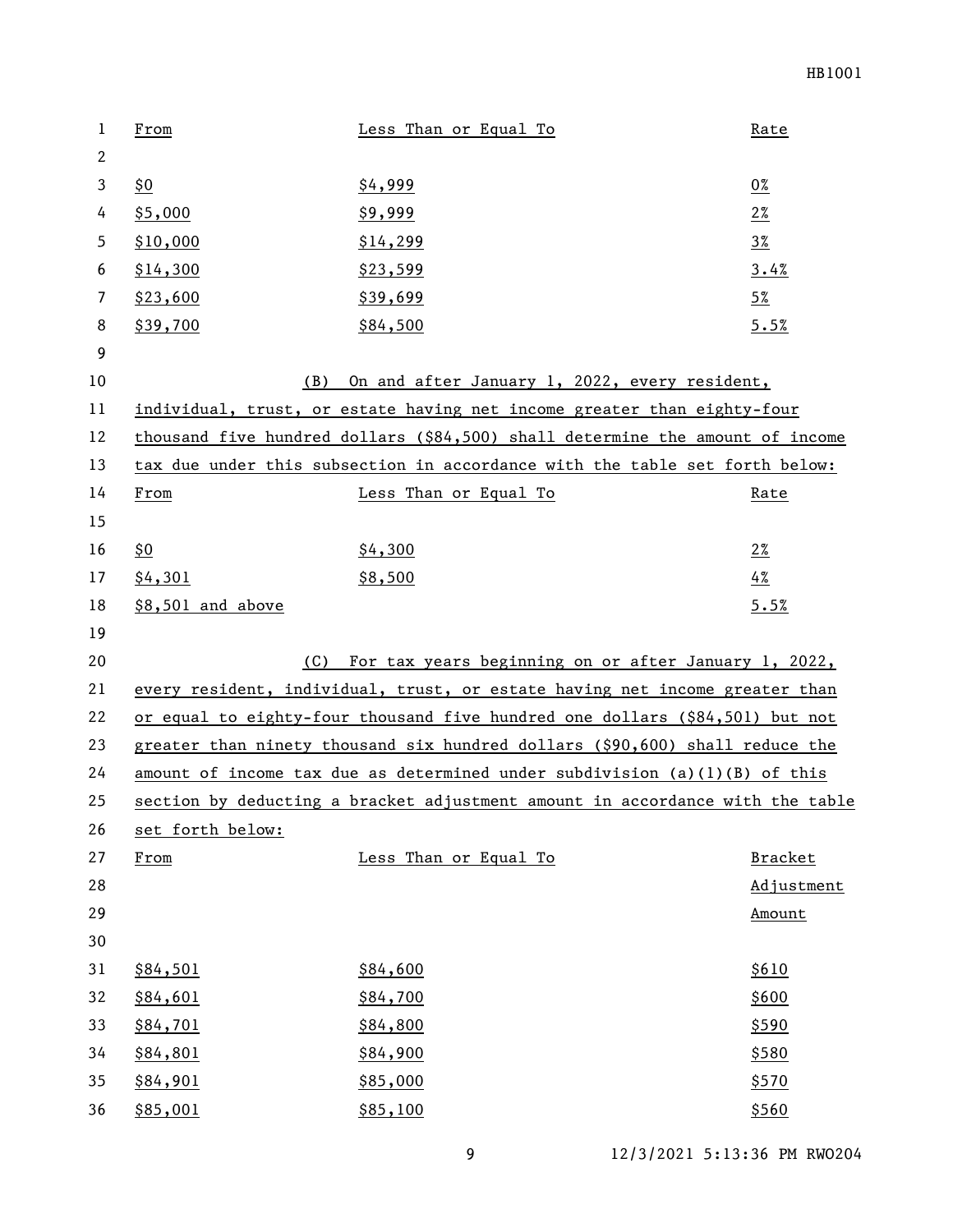| $\mathbf 1$              | \$85,101        | \$85,200 | \$550 |
|--------------------------|-----------------|----------|-------|
| $\mathbf{2}$             | \$85,201        | \$85,300 | \$540 |
| $\mathbf{3}$             | \$85,301        | \$85,400 | \$530 |
| 4                        | \$85,401        | \$85,500 | \$520 |
| 5                        | \$85,501        | \$85,600 | \$510 |
| 6                        | \$85,601        | \$85,700 | \$500 |
| $\overline{\phantom{a}}$ | \$85,701        | \$85,800 | \$490 |
| 8                        | \$85,801        | \$85,900 | \$480 |
| 9                        | \$85,901        | \$86,000 | \$470 |
| 10                       | \$86,001        | \$86,100 | \$460 |
| 11                       | \$86,101        | \$86,200 | \$450 |
| 12                       | \$86,201        | \$86,300 | \$440 |
| 13                       | \$86,301        | \$86,400 | \$430 |
| 14                       | \$86,401        | \$86,500 | \$420 |
| 15                       | \$86,501        | \$86,600 | \$410 |
| 16                       | \$86,601        | \$86,700 | \$400 |
| 17                       | \$86,701        | \$86,800 | \$390 |
| 18                       | <u>\$86,801</u> | \$86,900 | \$380 |
| 19                       | <u>\$86,901</u> | \$87,000 | \$370 |
| 20                       | \$87,001        | \$87,100 | \$360 |
| 21                       | <u>\$87,101</u> | \$87,200 | \$350 |
| 22                       | \$87,201        | \$87,300 | \$340 |
| 23                       | \$87,301        | \$87,400 | \$330 |
| 24                       | \$87,401        | \$87,500 | \$320 |
| 25                       | <u>\$87,501</u> | \$87,600 | \$310 |
| 26                       | \$87,601        | \$87,700 | \$300 |
| 27                       | \$87,701        | \$87,800 | \$290 |
| 28                       | \$87,801        | \$87,900 | \$280 |
| 29                       | \$87,901        | \$88,000 | \$270 |
| 30                       | \$88,001        | \$88,100 | \$260 |
| 31                       | <u>\$88,101</u> | \$88,200 | \$250 |
| 32                       | \$88,201        | \$88,300 | \$240 |
| 33                       | \$88,301        | \$88,400 | \$230 |
| 34                       | \$88,401        | \$88,500 | \$220 |
| 35                       | \$88,501        | \$88,600 | \$210 |
| 36                       | \$88,601        | \$88,700 | \$200 |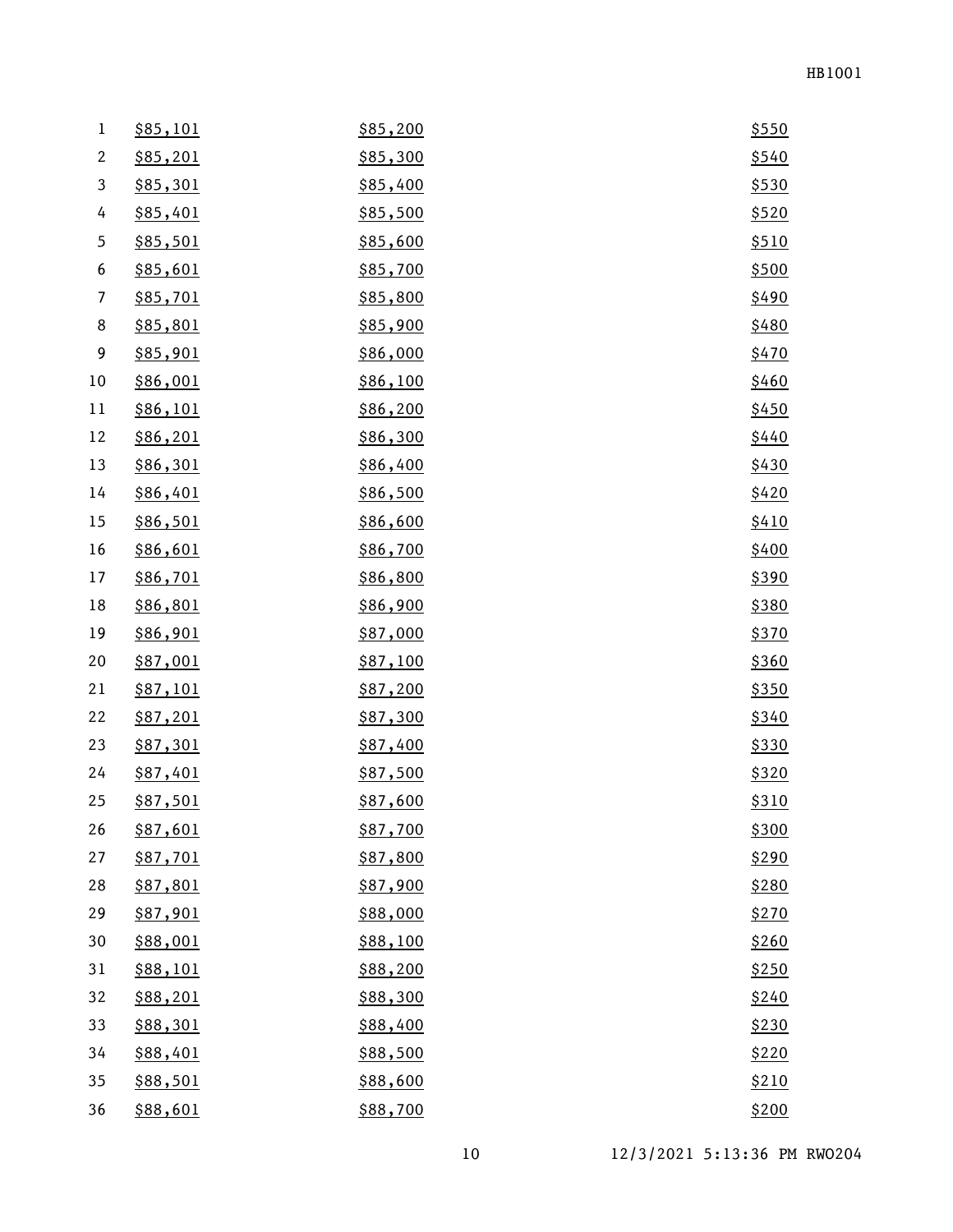| $\mathbf 1$    | \$88,701        | \$88,800                                                                      | \$190      |
|----------------|-----------------|-------------------------------------------------------------------------------|------------|
| $\overline{c}$ | \$88,801        | \$88,900                                                                      | \$180      |
| 3              | \$88,901        | \$89,000                                                                      | \$170      |
| 4              | \$89,001        | \$89,100                                                                      | \$160      |
| 5              | \$89,101        | \$89,200                                                                      | \$150      |
| 6              | \$89,201        | \$89,300                                                                      | \$140      |
| 7              | \$89,301        | \$89,400                                                                      | \$130      |
| 8              | \$89,401        | \$89,500                                                                      | \$120      |
| 9              | \$89,501        | \$89,600                                                                      | \$110      |
| 10             | \$89,601        | \$89,700                                                                      | \$100      |
| 11             | \$89,701        | \$89,800                                                                      | \$90       |
| 12             | \$89,801        | \$89,900                                                                      | \$80       |
| 13             | \$89,901        | \$90,000                                                                      | \$70       |
| 14             | \$90,001        | \$90,100                                                                      | \$60       |
| 15             | \$90,101        | \$90,200                                                                      | \$50       |
| 16             | \$90,201        | \$90,300                                                                      | \$40       |
| 17             | \$90,301        | \$90,400                                                                      | \$30       |
| 18             | \$90,401        | \$90,500                                                                      | \$20       |
| 19             | \$90,501        | \$90,600                                                                      | \$10       |
| 20             | \$90,601 and up |                                                                               | <u>\$0</u> |
| 21             |                 |                                                                               |            |
| 22             |                 | (2)(A) On and after January 1, 2023, every resident, individual,              |            |
| 23             |                 | trust, or estate having net income less than or equal to eighty-four thousand |            |
| 24             |                 | five hundred dollars (\$84,500) shall determine the amount of income tax due  |            |
| 25             |                 | under this subsection in accordance with the table set forth below:           |            |
| 26             | From            | Less Than or Equal To                                                         | Rate       |
| 27             |                 |                                                                               |            |
| 28             | <u>\$0</u>      | \$4,999                                                                       | $0\%$      |
| 29             | \$5,000         | \$9,999                                                                       | $2\%$      |
| 30             | \$10,000        | \$14,299                                                                      | $3\%$      |
| 31             | \$14,300        | \$23,599                                                                      | 3.4%       |
| 32             | \$23,600        | \$39,699                                                                      | $5\%$      |
| 33             | \$39,700        | \$84,500                                                                      | 5.3%       |
| 34             |                 |                                                                               |            |
| 35             | (B)             | On and after January 1, 2023, every resident,                                 |            |
| 36             |                 | individual, trust, or estate having net income greater than eighty-four       |            |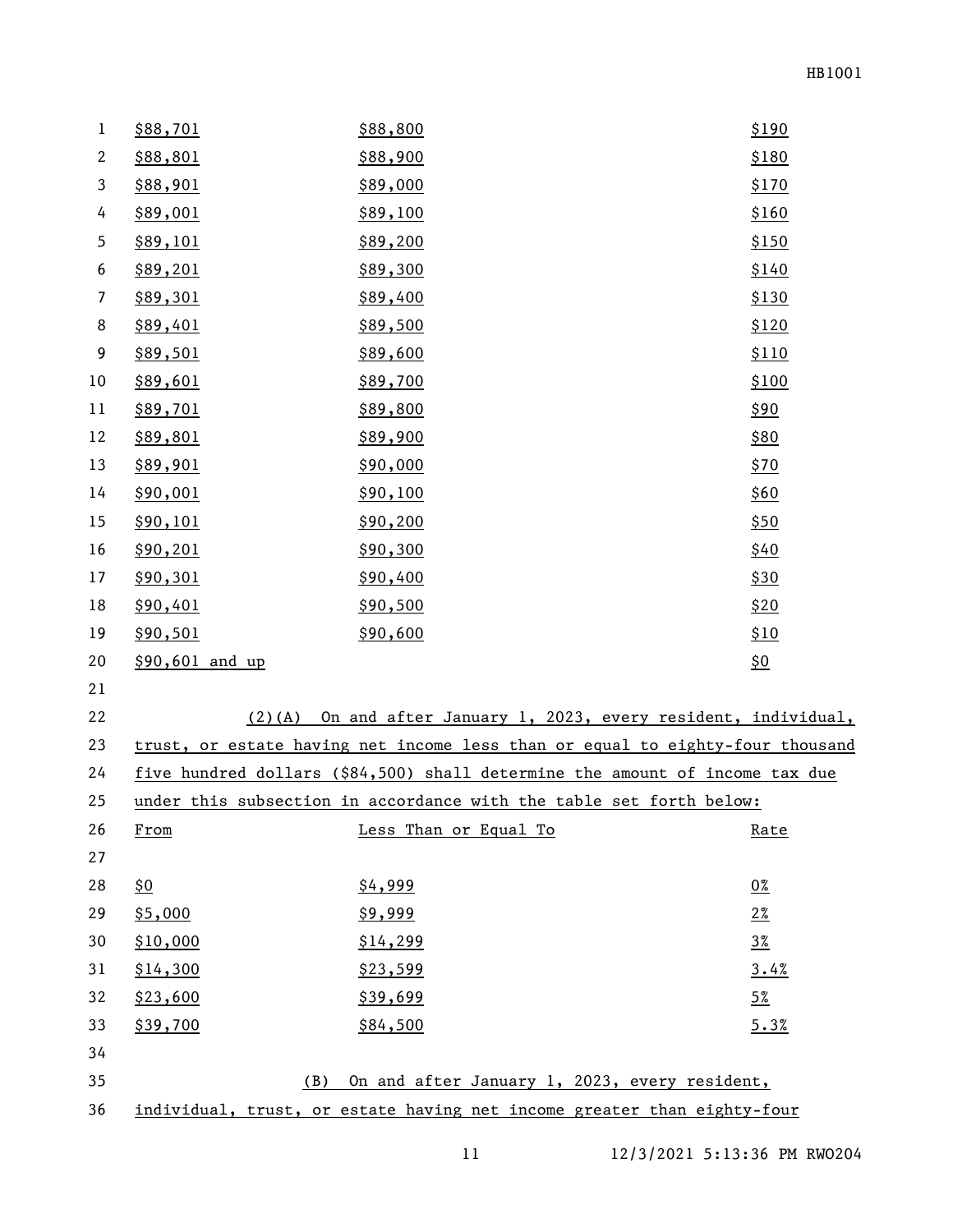| $\mathbf 1$ |                   | thousand five hundred dollars (\$84,500) shall determine the amount of income |                |
|-------------|-------------------|-------------------------------------------------------------------------------|----------------|
| 2           |                   | tax due under this subsection in accordance with the table set forth below:   |                |
| 3           | From              | Less Than or Equal To                                                         | Rate           |
| 4           |                   |                                                                               |                |
| 5           | \$0               | \$4,300                                                                       | $2\%$          |
| 6           | \$4,301           | \$8,500                                                                       | 4%             |
| 7           | \$8,501 and above |                                                                               | 5.3%           |
| 8           |                   |                                                                               |                |
| 9           |                   | For tax years beginning on or after January 1, 2023,<br>(C)                   |                |
| 10          |                   | every resident, individual, trust, or estate having net income greater than   |                |
| 11          |                   | or equal to eighty-four thousand five hundred one dollars (\$84,501) but not  |                |
| 12          |                   | greater than ninety thousand dollars (\$90,000) shall reduce the amount of    |                |
| 13          |                   | income tax due as determined under subdivision $(a)(2)(B)$ of this section by |                |
| 14          |                   | deducting a bracket adjustment amount in accordance with the table set forth  |                |
| 15          | below:            |                                                                               |                |
| 16          | From              | Less Than or Equal To                                                         | <b>Bracket</b> |
| 17          |                   |                                                                               | Adjustment     |
| 18          |                   |                                                                               | Amount         |
| 19          |                   |                                                                               |                |
| 20          | \$84,501          | \$84,600                                                                      | \$548          |
| 21          | \$84,601          | \$84,700                                                                      | \$538          |
| 22          | \$84,701          | \$84,800                                                                      | \$528          |
| 23          | \$84,801          | \$84,900                                                                      | \$518          |
| 24          | \$84,901          | \$85,000                                                                      | \$508          |
| 25          | \$85,001          | \$85,100                                                                      | \$498          |
| 26          | \$85,101          | \$85,200                                                                      | \$488          |
| 27          | \$85,201          | \$85,300                                                                      | \$478          |
| 28          | \$85,301          | \$85,400                                                                      | \$468          |
| 29          | \$85,401          | \$85,500                                                                      | \$458          |
| 30          | \$85,501          | \$85,600                                                                      | \$448          |
| 31          | \$85,601          | \$85,700                                                                      | \$438          |
| 32          | \$85,701          | \$85,800                                                                      | \$428          |
| 33          | \$85,801          | \$85,900                                                                      | \$418          |
| 34          | \$85,901          | \$86,000                                                                      | \$408          |
| 35          | \$85,001          | \$86,100                                                                      | \$398          |
| 36          | \$86,101          | \$86,200                                                                      | \$388          |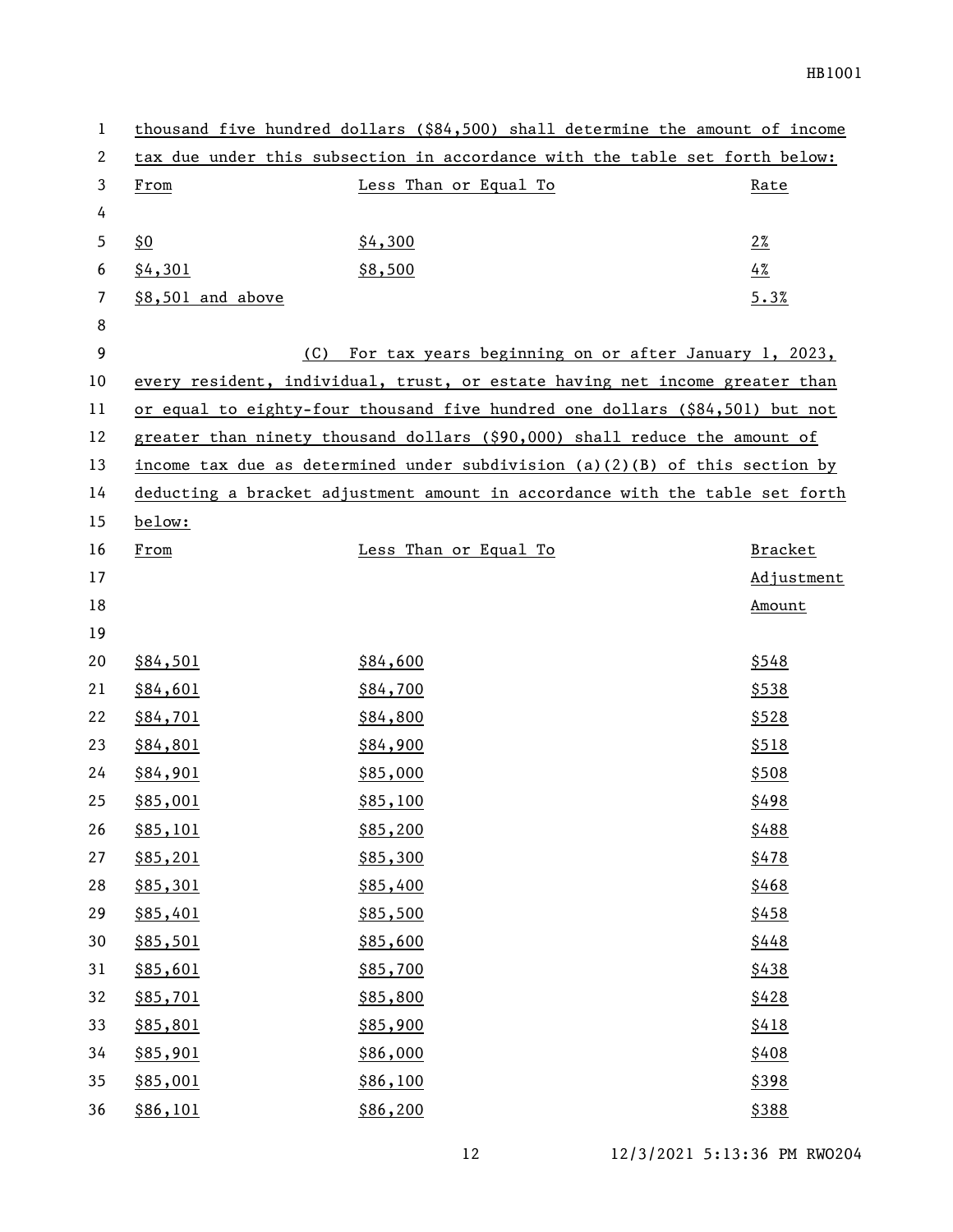| $\bf{l}$                 | \$86,201        | \$86,300 | \$378       |
|--------------------------|-----------------|----------|-------------|
| $\mathbf{2}$             | \$86,301        | \$86,400 | \$368       |
| 3                        | \$86,401        | \$86,500 | \$358       |
| 4                        | \$86,501        | \$86,600 | \$348       |
| $\mathfrak s$            | \$86,601        | \$86,700 | \$338       |
| 6                        | \$86,701        | \$86,800 | \$328       |
| $\overline{\phantom{a}}$ | \$86,801        | \$86,900 | \$318       |
| 8                        | \$86,901        | \$87,000 | \$308       |
| 9                        | \$87,001        | \$87,100 | \$298       |
| 10                       | <u>\$87,101</u> | \$87,200 | \$288       |
| 11                       | <u>\$87,201</u> | \$87,300 | \$278       |
| 12                       | \$87,301        | \$87,400 | \$268       |
| 13                       | \$87,401        | \$87,500 | \$258       |
| 14                       | \$87,501        | \$87,600 | \$248       |
| 15                       | \$87,601        | \$87,700 | \$238       |
| 16                       | \$87,701        | \$87,800 | \$228       |
| 17                       | \$87,801        | \$87,900 | \$218       |
| 18                       | \$87,901        | \$88,000 | \$208       |
| 19                       | \$88,001        | \$88,100 | \$198       |
| 20                       | \$88,101        | \$88,200 | \$188       |
| 21                       | <u>\$88,201</u> | \$88,300 | \$178       |
| 22                       | \$88,301        | \$88,400 | \$168       |
| 23                       | \$88,401        | \$88,500 | \$158       |
| 24                       | \$88,501        | \$88,600 | \$148       |
| 25                       | \$88,601        | \$88,700 | \$138       |
| 26                       | \$88,701        | \$88,800 | \$128       |
| 27                       | \$88,801        | \$88,900 | \$118       |
| 28                       | \$88,901        | \$89,000 | \$108       |
| 29                       | \$89,001        | \$89,100 | <u>\$98</u> |
| 30                       | \$89,101        | \$89,200 | \$88        |
| 31                       | \$89,201        | \$89,300 | \$78        |
| 32                       | \$89,301        | \$89,400 | \$68        |
| 33                       | \$89,401        | \$89,500 | \$58        |
| 34                       | \$89,501        | \$89,600 | \$48        |
| 35                       | \$89,601        | \$89,700 | \$38        |
| 36                       | \$89,701        | \$89,800 | \$28        |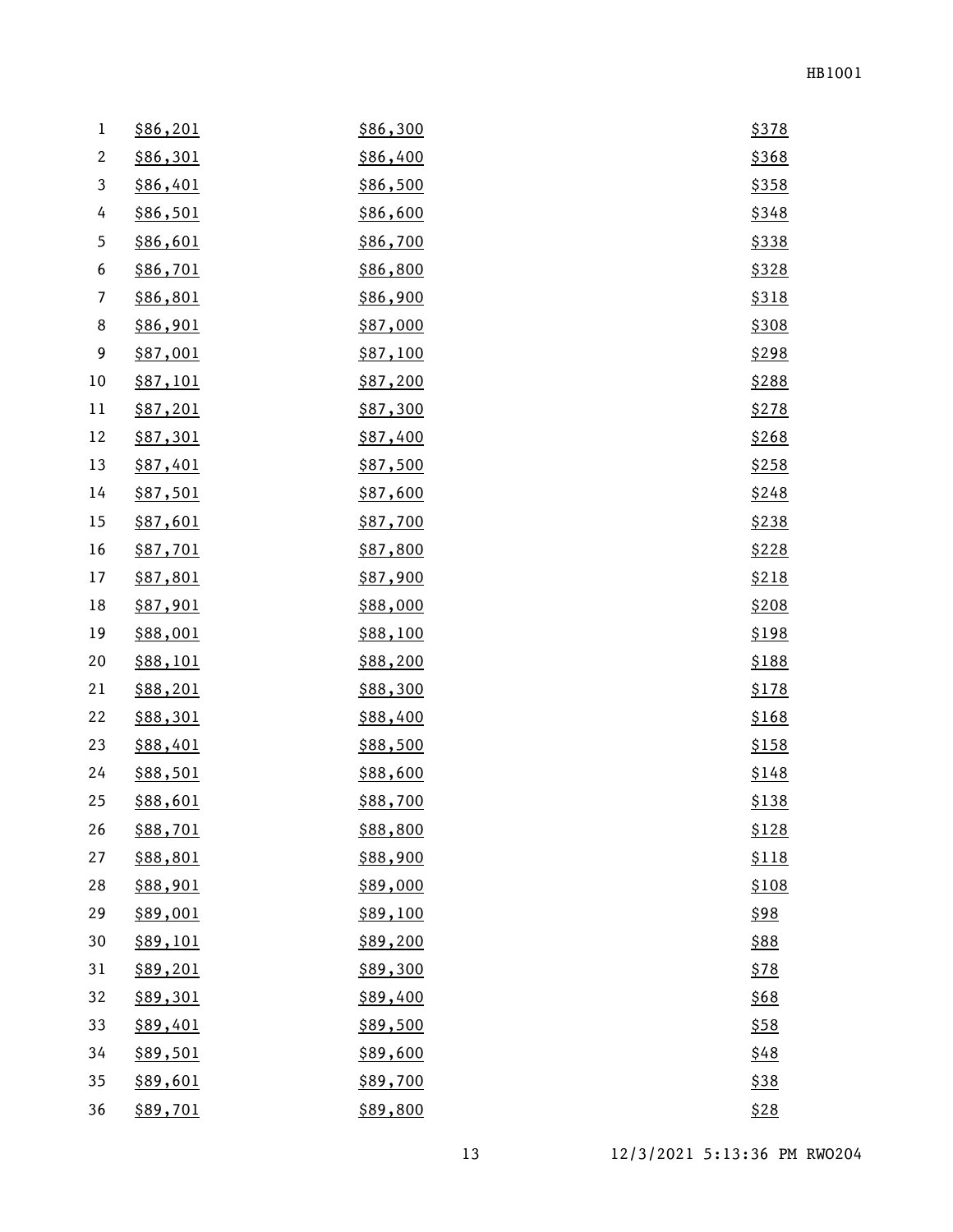| $\mathbf{1}$ | \$89,801               | \$89,900                                                                       | \$18           |
|--------------|------------------------|--------------------------------------------------------------------------------|----------------|
| 2            | \$89,901               | \$90,000                                                                       | \$8            |
| 3            | \$90,001 and up        |                                                                                | \$0            |
| 4            |                        |                                                                                |                |
| 5            | (3)(A)                 | On and after January 1, 2024, every resident, individual,                      |                |
| 6            |                        | trust, or estate having net income less than or equal to eighty-four thousand  |                |
| 7            |                        | five hundred dollars (\$84,500) shall determine the amount of income tax due   |                |
| 8            |                        | under this subsection in accordance with the table set forth below:            |                |
| 9            | From                   | Less Than or Equal To                                                          | Rate           |
| 10           |                        |                                                                                |                |
| 11           | <u>\$0</u>             | \$4,999                                                                        | $0\%$          |
| 12           | \$5,000                | \$9,999                                                                        | $2\%$          |
| 13           | \$10,000               | \$14,299                                                                       | $3\%$          |
| 14           | \$14,300               | \$23,599                                                                       | 3.4%           |
| 15           | \$23,600               | \$39,699                                                                       | $5\%$          |
| 16           | \$39,700               | \$84,500                                                                       | 5.1%           |
| 17           |                        |                                                                                |                |
| 18           | (B)                    | On and after January 1, 2024, every resident,                                  |                |
| 19           |                        | individual, trust, or estate having net income greater than eighty-four        |                |
| 20           |                        | thousand five hundred dollars (\$84,500) shall determine the amount of income  |                |
| 21           |                        | tax due under this subsection in accordance with the table set forth below:    |                |
| 22           | From                   | Less Than or Equal To                                                          | <u>Rate</u>    |
| 23           |                        |                                                                                |                |
| 24           | \$0                    | \$4,300                                                                        | $2\%$          |
| 25           | \$4,301                | \$8,500                                                                        | 4%             |
| 26           | \$8,501 and above      |                                                                                | 5.1%           |
| 27           |                        |                                                                                |                |
| 28           | (C)                    | For tax years beginning on or after January 1, 2024,                           |                |
| 29           |                        | every resident, individual, trust, or estate having net income greater than    |                |
| 30           |                        | or equal to eighty-four thousand five hundred one dollars (\$84,501) but not   |                |
| 31           |                        | greater than eighty-nine thousand four hundred dollars (\$89,400) shall reduce |                |
| 32           |                        | the amount of income tax due as determined under subdivision (a)(3)(B) of      |                |
| 33           |                        | this section by deducting a bracket adjustment amount in accordance with the   |                |
| 34           | table set forth below: |                                                                                |                |
| 35           | From                   | Less Than or Equal To                                                          | <b>Bracket</b> |
| 36           |                        |                                                                                | Adjustment     |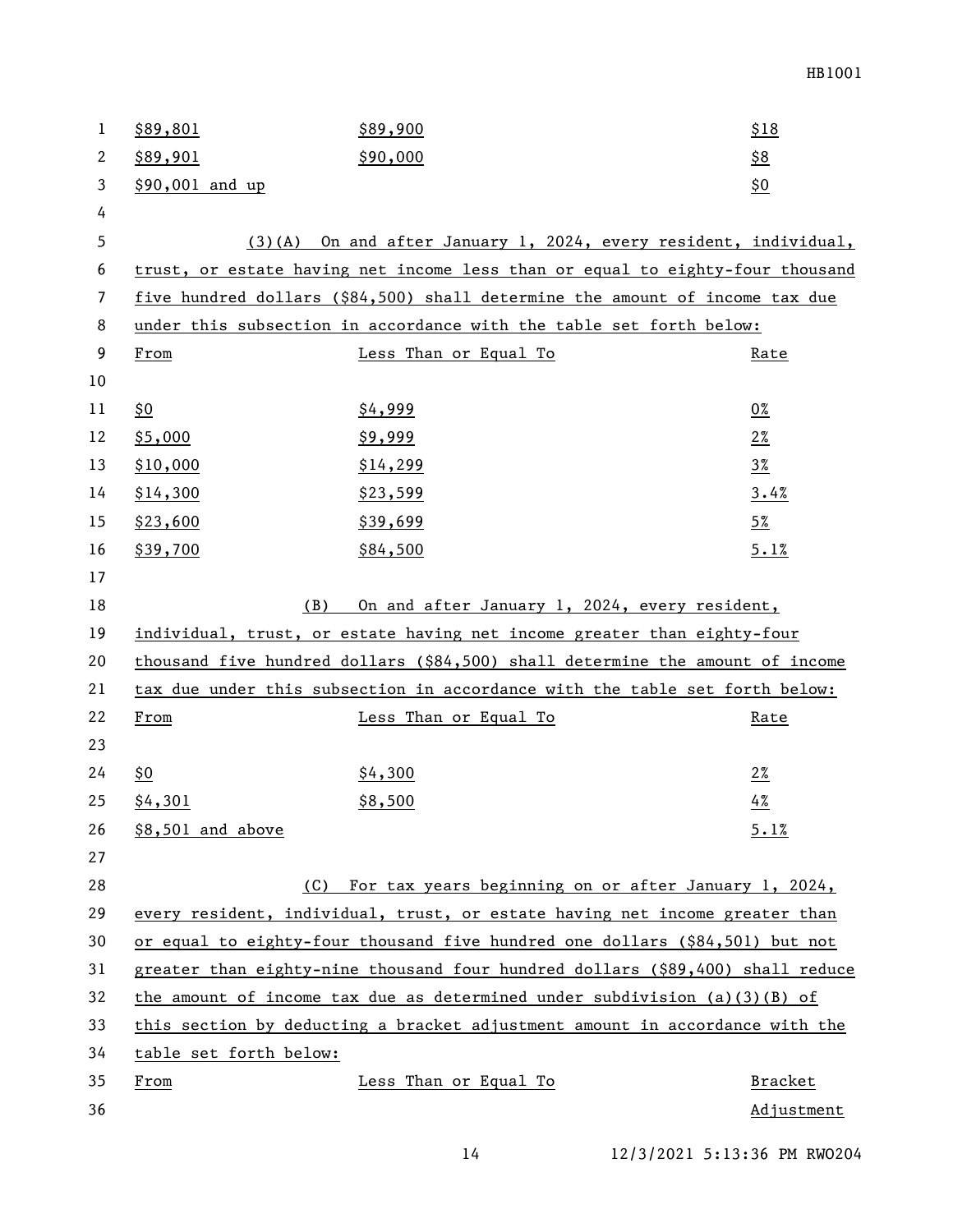| $\mathbf 1$    |          |          | Amount |
|----------------|----------|----------|--------|
| $\sqrt{2}$     |          |          |        |
| 3              | \$84,501 | \$84,600 | \$485  |
| 4              | \$84,601 | \$84,700 | \$475  |
| 5              | \$84,701 | \$84,800 | \$465  |
| 6              | \$84,801 | \$84,900 | \$455  |
| $\overline{7}$ | \$84,901 | \$85,000 | \$445  |
| $\,8\,$        | \$85,001 | \$85,100 | \$435  |
| 9              | \$85,101 | \$85,200 | \$425  |
| $10\,$         | \$85,201 | \$85,300 | \$415  |
| 11             | \$85,301 | \$85,400 | \$405  |
| 12             | \$85,401 | \$85,500 | \$395  |
| 13             | \$85,501 | \$85,600 | \$385  |
| 14             | \$85,601 | \$85,700 | \$375  |
| 15             | \$85,701 | \$85,800 | \$365  |
| 16             | \$85,801 | \$85,900 | \$355  |
| 17             | \$85,901 | \$86,000 | \$345  |
| 18             | \$86,001 | \$86,100 | \$335  |
| 19             | \$86,101 | \$86,200 | \$325  |
| 20             | \$86,201 | \$86,300 | \$315  |
| 21             | \$86,301 | \$86,400 | \$305  |
| 22             | \$86,401 | \$86,500 | \$295  |
| 23             | \$86,501 | \$86,600 | \$285  |
| 24             | \$86,601 | \$86,700 | \$275  |
| 25             | \$86,701 | \$86,800 | \$265  |
| 26             | \$86,801 | \$86,900 | \$255  |
| 27             | \$86,901 | \$87,000 | \$245  |
| 28             | \$87,001 | \$87,100 | \$235  |
| 29             | \$87,101 | \$87,200 | \$225  |
| 30             | \$87,201 | \$87,300 | \$215  |
| 31             | \$87,301 | \$87,400 | \$205  |
| 32             | \$87,401 | \$87,500 | \$195  |
| 33             | \$87,501 | \$87,600 | \$185  |
| 34             | \$87,601 | \$87,700 | \$175  |
| 35             | \$87,701 | \$87,800 | \$165  |
| 36             | \$87,801 | \$87,900 | \$155  |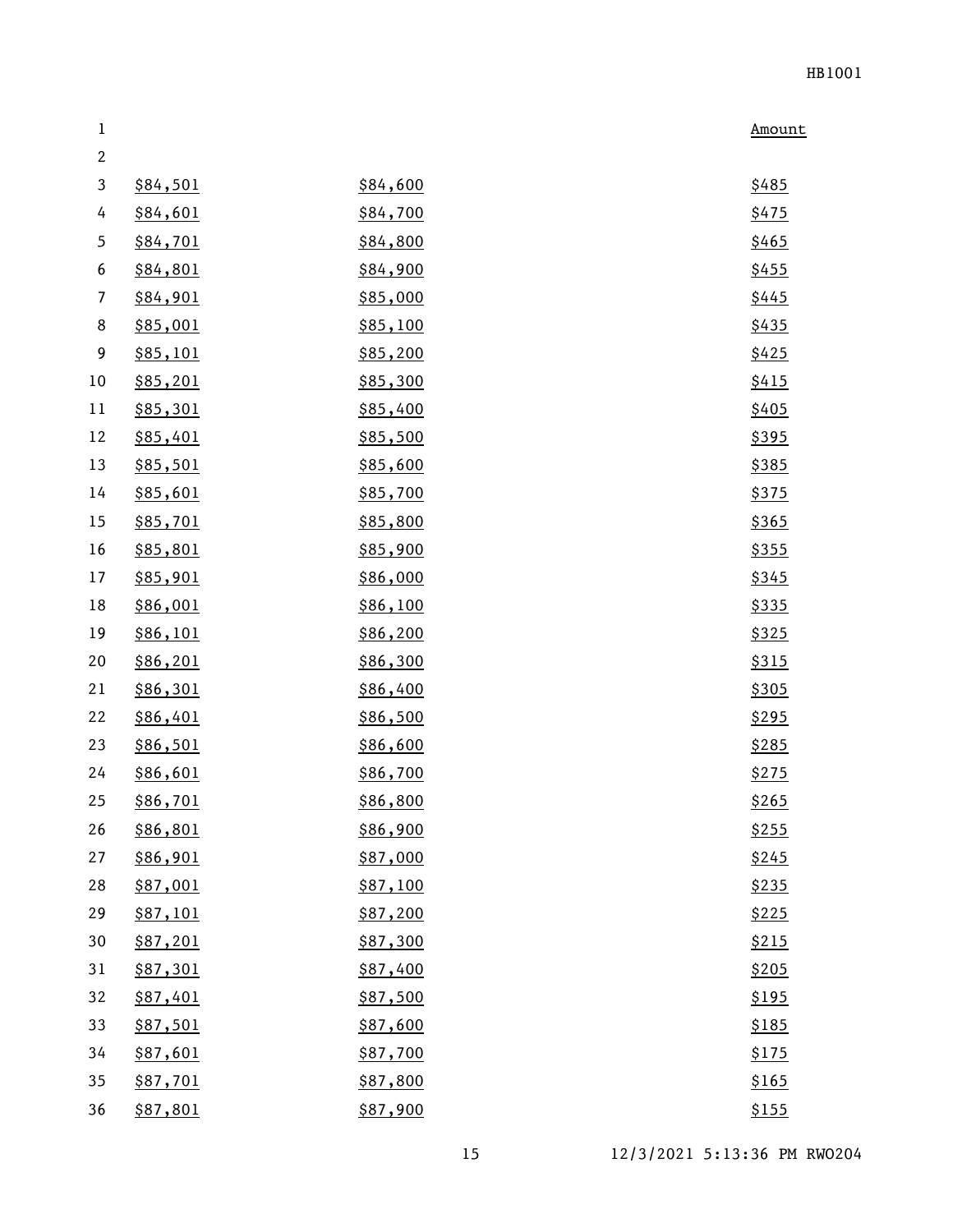| $\mathbf{1}$ | \$87,901                                     | \$88,000                                                                      | \$145       |
|--------------|----------------------------------------------|-------------------------------------------------------------------------------|-------------|
| $\mathbf{2}$ | \$88,001                                     | \$88,100                                                                      | \$135       |
| 3            | \$88,101                                     | \$88,200                                                                      | \$125       |
| 4            | \$88,201                                     | \$88,300                                                                      | \$115       |
| 5            | \$88,301                                     | \$88,400                                                                      | \$105       |
| 6            | \$88,401                                     | \$88,500                                                                      | \$95        |
| 7            | \$88,501                                     | \$88,600                                                                      | \$85        |
| 8            | \$88,601                                     | \$88,700                                                                      | \$75        |
| 9            | \$88,701                                     | \$88,800                                                                      | \$65        |
| 10           | \$88,801                                     | \$88,900                                                                      | \$55        |
| 11           | \$88,901                                     | \$89,000                                                                      | \$45        |
| 12           | \$89,001                                     | \$89,100                                                                      | <u>\$35</u> |
| 13           | <u>\$89,101</u>                              | \$89,200                                                                      | \$25        |
| 14           | \$89,201                                     | \$89,300                                                                      | \$15        |
| 15           | \$89,301                                     | \$89,400                                                                      | <u>\$5</u>  |
| 16           | \$89,401 and up                              |                                                                               | <u>\$0</u>  |
| 17           |                                              |                                                                               |             |
| 18           | (D)                                          | If, on or after July 1, 2022, but before January 1,                           |             |
| 19           |                                              | 2024, funds are transferred from the Catastrophic Reserve Fund, then:         |             |
| 20           |                                              | (i) Subdivisions (a)(3)(A)-(C) and (a)(4)(A)-(C) of                           |             |
| 21           | this section shall not take effect; and      |                                                                               |             |
| 22           |                                              | (ii) For tax years beginning on and after January 1,                          |             |
| 23           |                                              | 2024, every resident, individual, trust, or estate shall determine the amount |             |
| 24           |                                              | of income tax due under this subsection in accordance with the tables set     |             |
| 25           | forth in subdivision (a)(2) of this section. |                                                                               |             |
| 26           |                                              | $(4)$ (A) On and after January 1, 2025, every resident, individual,           |             |
| 27           |                                              | trust, or estate having net income less than or equal to eighty-four thousand |             |
| 28           |                                              | five hundred dollars (\$84,500) shall determine the amount of income tax due  |             |
| 29           |                                              | under this subsection in accordance with the table set forth below:           |             |
| 30           | From                                         | Less Than or Equal To                                                         | Rate        |
| 31           |                                              |                                                                               |             |
| 32           | $\frac{60}{50}$                              | \$4,999                                                                       | $0\%$       |
| 33           | \$5,000                                      | \$9,999                                                                       | $2\%$       |
| 34           | \$10,000                                     | \$14,299                                                                      | $3\%$       |
| 35           | \$14,300                                     | \$23,599                                                                      | 3.4%        |
| 36           | \$23,600                                     | \$84,500                                                                      | 4.9%        |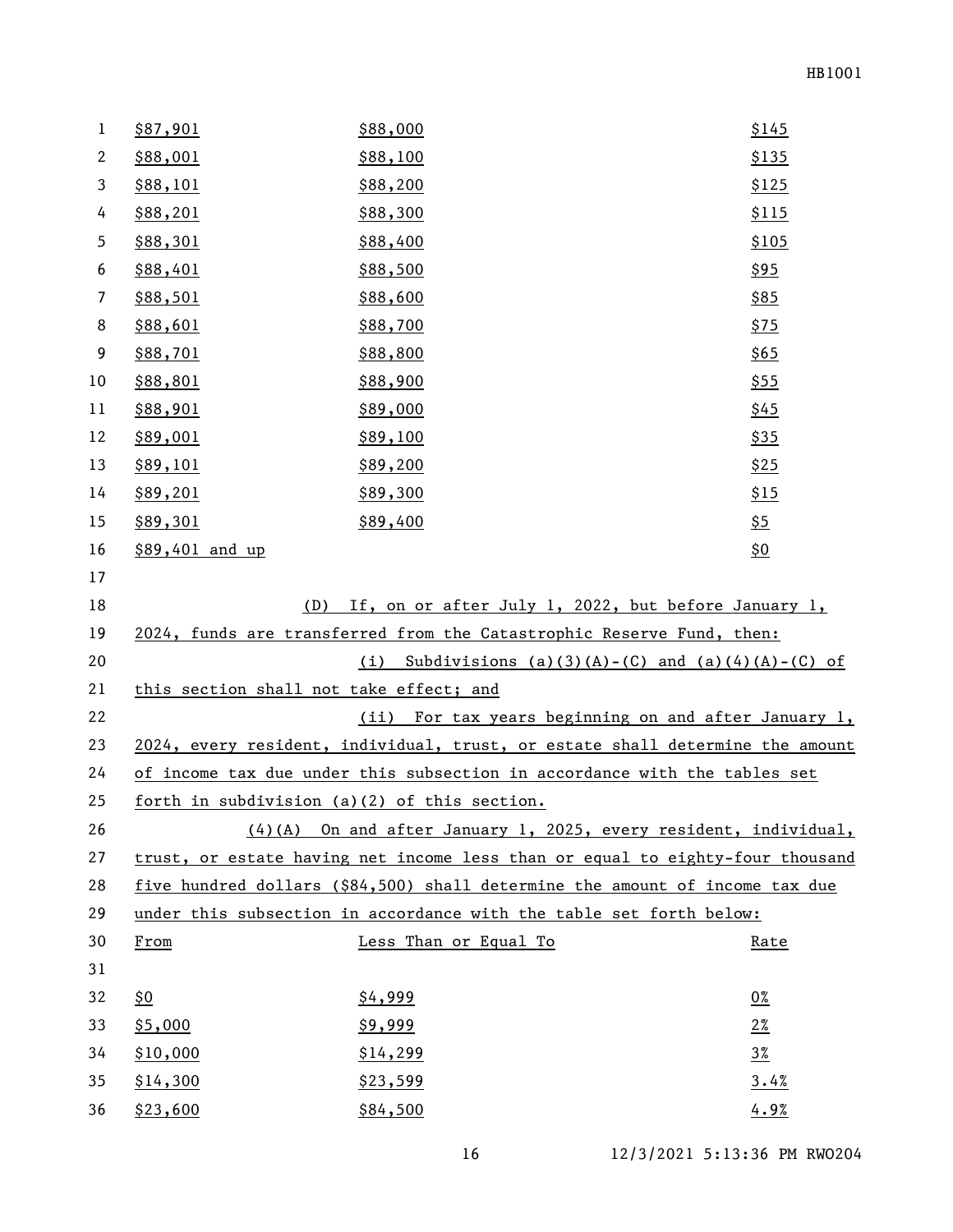| 1              |                            |                                                                                 |                |
|----------------|----------------------------|---------------------------------------------------------------------------------|----------------|
| $\mathbf{2}$   | (B)                        | On and after January 1, 2025, every resident,                                   |                |
| 3              |                            | individual, trust, or estate having net income greater than eighty-four         |                |
| 4              |                            | thousand five hundred dollars (\$84,500) shall determine the amount of income   |                |
| 5              |                            | tax due under this subsection in accordance with the table set forth below:     |                |
| 6              | From                       | Less Than or Equal To                                                           | Rate           |
| $\overline{7}$ |                            |                                                                                 |                |
| 8              | \$0                        | \$4,300                                                                         | $2\%$          |
| 9              | \$4,301                    | \$8,500                                                                         | 4%             |
| 10             | \$8,501 and above          |                                                                                 | 4.9%           |
| 11             |                            |                                                                                 |                |
| 12             | (C)                        | For tax years beginning on or after January 1, 2025,                            |                |
| 13             |                            | every resident, individual, trust, or estate having net income greater than     |                |
| 14             |                            | or equal to eighty-four thousand five hundred one dollars (\$84,501) but not    |                |
| 15             |                            | greater than eighty-eight thousand nine hundred dollars (\$88,900) shall        |                |
| 16             |                            | reduce the amount of income tax due as determined under subdivision $(a)(5)(B)$ |                |
| 17             |                            | of this section by deducting a bracket adjustment amount in accordance with     |                |
| 18             | the table set forth below: |                                                                                 |                |
| 19             | From                       | Less Than or Equal To                                                           | <b>Bracket</b> |
| 20             |                            |                                                                                 | Adjustment     |
| 21             |                            |                                                                                 | Amount         |
| 22             |                            |                                                                                 |                |
| 23             | \$84,501                   | \$84,600                                                                        | \$439          |
| 24             | \$84,601                   | \$84,700                                                                        | \$429          |
| 25             | \$84,701                   | \$84,800                                                                        | \$419          |
| 26             | \$84,801                   | \$84,900                                                                        | \$409          |
| 27             | \$84,901                   | \$85,000                                                                        | \$399          |
| 28             | \$85,001                   | \$85,100                                                                        | \$389          |
| 29             | \$85,101                   | \$85,200                                                                        | \$379          |
| 30             | \$85,201                   | \$85,300                                                                        | \$369          |
| 31             | \$85,301                   | \$85,400                                                                        | \$359          |
| 32             | \$85,401                   | \$85,500                                                                        | \$349          |
| 33             | \$85,501                   | \$85,600                                                                        | \$339          |
| 34             | \$85,601                   | \$85,700                                                                        | \$329          |
| 35             | \$85,701                   | \$85,800                                                                        | \$319          |
| 36             | \$85,801                   | \$85,900                                                                        | \$309          |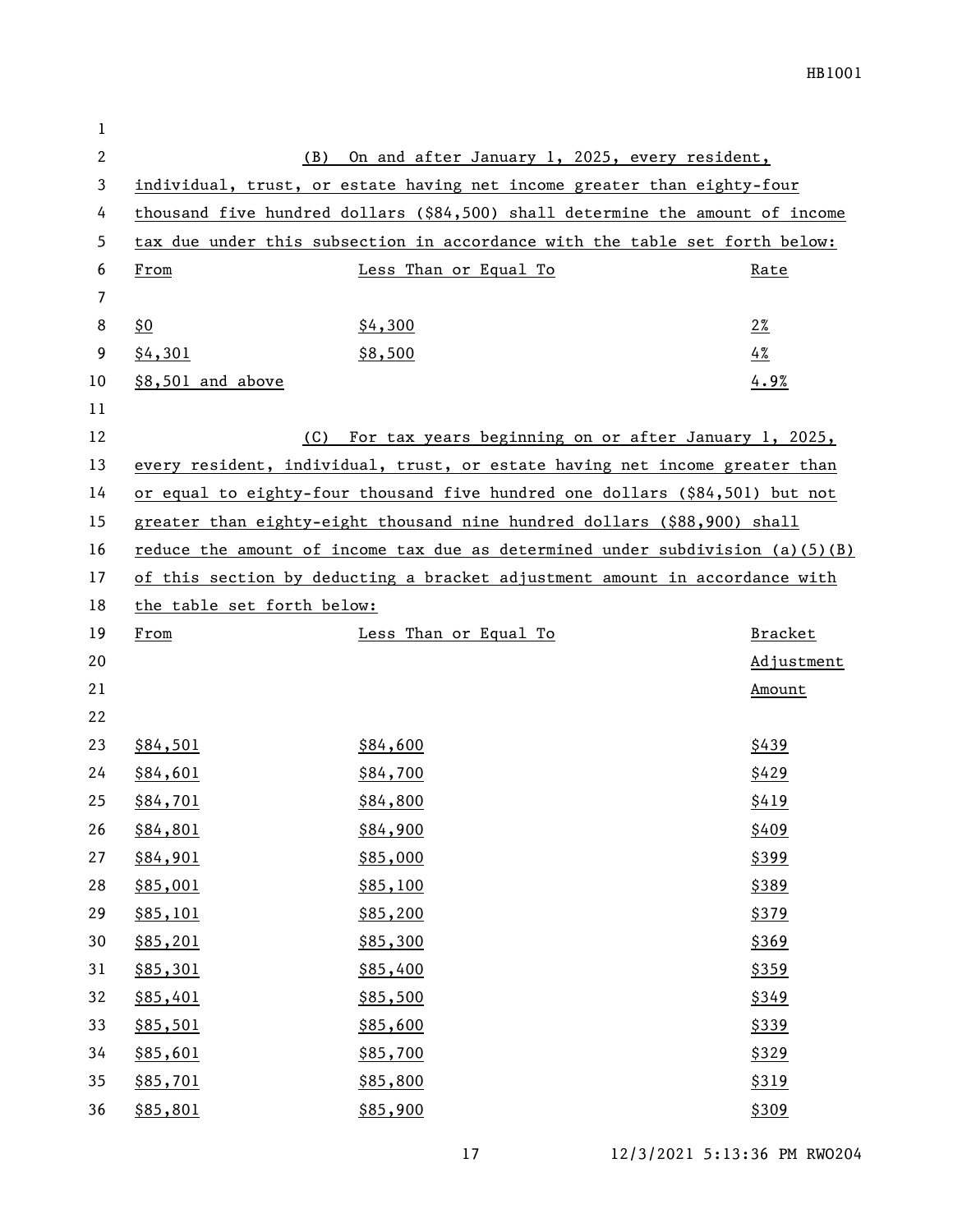| 1                | \$85,901             | \$86,000                                                  | \$299                     |
|------------------|----------------------|-----------------------------------------------------------|---------------------------|
| $\mathbf{2}$     | \$86,001             | \$86,100                                                  | \$289                     |
| $\mathbf{3}$     | \$86,101             | \$86,200                                                  | \$279                     |
| 4                | \$86,201             | \$86,300                                                  | \$269                     |
| 5                | \$86,301             | \$86,400                                                  | \$259                     |
| 6                | \$86,401             | \$86,500                                                  | \$249                     |
| $\overline{7}$   | \$86,501             | \$86,600                                                  | \$239                     |
| $\,8\,$          | \$86,601             | \$86,700                                                  | \$229                     |
| $\boldsymbol{9}$ | \$86,701             | \$86,800                                                  | \$219                     |
| 10               | \$86,801             | \$86,900                                                  | \$209                     |
| 11               | \$86,901             | \$87,000                                                  | \$199                     |
| 12               | \$87,001             | \$87,100                                                  | \$189                     |
| 13               | \$87,101             | \$87,200                                                  | \$179                     |
| 14               | \$87,201             | \$87,300                                                  | \$169                     |
| 15               | \$87,301             | \$87,400                                                  | \$159                     |
| 16               | \$87,401             | \$87,500                                                  | \$149                     |
| 17               | \$87,501             | \$87,600                                                  | \$139                     |
| 18               | \$87,601             | \$87,700                                                  | \$129                     |
| 19               | \$87,701             | \$87,800                                                  | \$119                     |
| 20               | \$87,801             | \$87,900                                                  | \$109                     |
| 21               | \$87,901             | \$88,000                                                  | <u>\$99</u>               |
| 22               | \$88,001             | \$88,100                                                  | \$89                      |
| 23               | \$88,101             | \$88,200                                                  | \$79                      |
| 24               | \$88,201             | \$88,300                                                  | \$69                      |
| 25               | \$88,301             | \$88,400                                                  | <u>\$59</u>               |
| 26               | \$88,401             | \$88,500                                                  | \$49                      |
| 27               | \$88,501             | \$88,600                                                  | \$39                      |
| 28               | \$88,601             | \$88,700                                                  | \$29                      |
| 29               | \$88,701             | \$88,800                                                  | \$19                      |
| 30               | \$88,801             | \$88,900                                                  | <u>\$9</u>                |
| 31               | \$88,901 and up      |                                                           | $\underline{\mathsf{S0}}$ |
| 32               |                      |                                                           |                           |
| 33               | (D)                  | If, during the 2024 calendar year, funds are              |                           |
| 34               |                      | transferred from the Catastrophic Reserve Fund, then:     |                           |
| 35               |                      | Subdivisions $(a)(4)(A)-(C)$ of this section shall<br>(i) |                           |
| 36               | not take effect; and |                                                           |                           |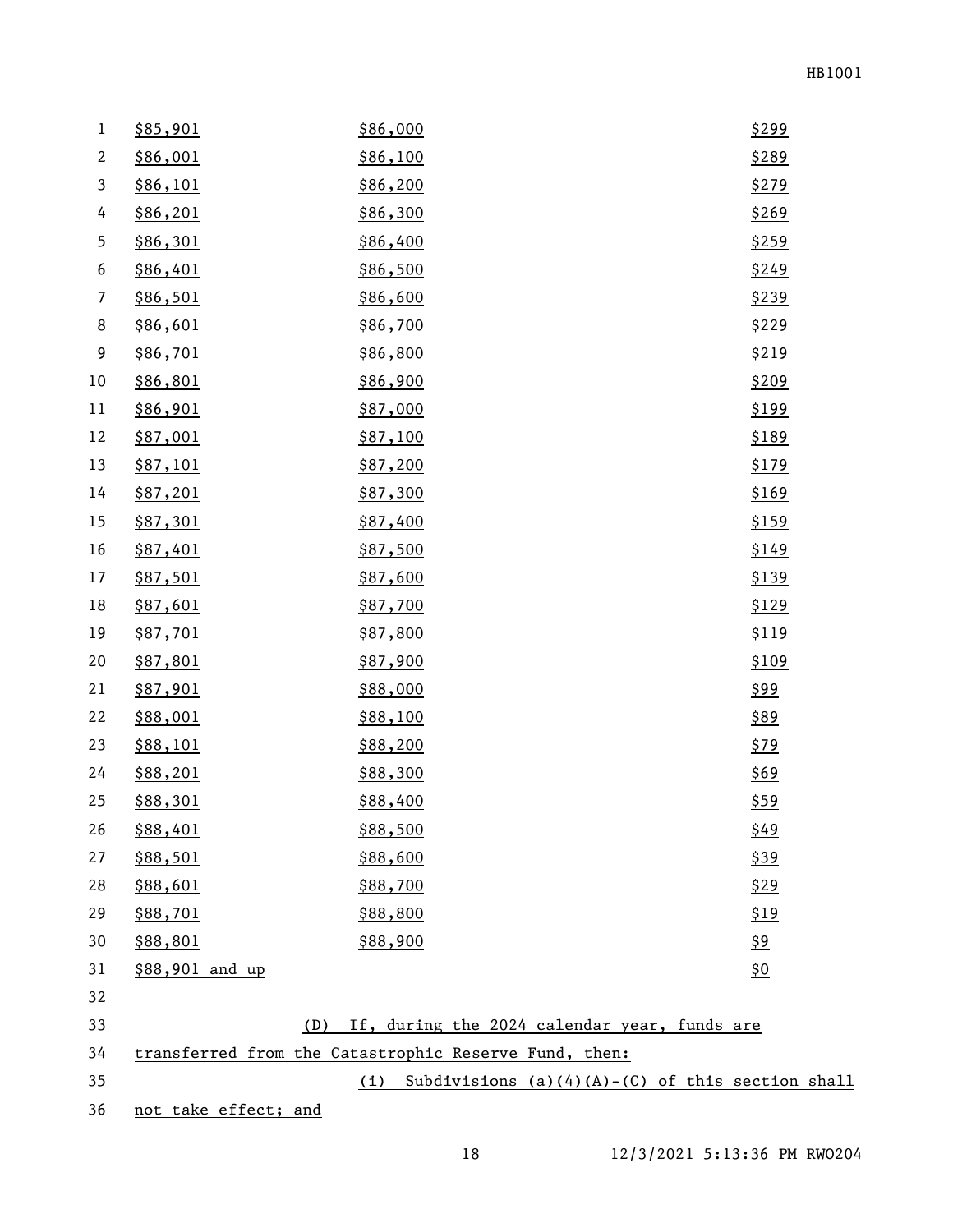| $\mathbf{1}$ | (ii) For tax years beginning on and after January 1,                          |
|--------------|-------------------------------------------------------------------------------|
| $\mathbf{2}$ | 2025, every resident, individual, trust, or estate shall determine the amount |
| 3            | of income tax due under this subsection in accordance with the tables set     |
| 4            | forth in subdivision $(a)(3)$ of this section.                                |
| 5            | $(11)(5)$ The tables set forth in subdivisions (a)(1)- $(10)(4)$ of           |
| 6            | this section shall be adjusted annually in accordance with the method set     |
| 7            | forth in subsection (d) of this section.                                      |
| 8            |                                                                               |
| 9            | SECTION 6. Arkansas Code § 26-51-205(a), concerning the rate of tax           |
| 10           | levied on corporations organized under the laws of this state, is amended to  |
| 11           | add additional subdivisions to read as follows:                               |
| 12           | (4) For tax years beginning on or after January 1, 2023, every                |
| 13           | corporation organized under the laws of this state shall pay annually an      |
| 14           | income tax with respect to carrying on or doing business on the entire net    |
| 15           | income of the corporation, as now defined by the laws of this state, received |
| 16           | by the corporation during the income year, on the following basis:            |
| 17           | On the first three thousand dollars (\$3,000) of net<br>(A)                   |
| 18           | <u>income or any part thereof, one percent <math>(1%)</math>;</u>             |
| 19           | On the next three thousand dollars (\$3,000) of net<br>(B)                    |
| 20           | income or any part thereof, two percent $(2\%)$ ;                             |
| 21           | On the next five thousand dollars (\$5,000) of net<br>(C)                     |
| 22           | income or any part thereof, three percent (3%);                               |
| 23           | On the next fourteen thousand dollars (\$14,000) of net<br>(D)                |
| 24           | income or any part thereof, five percent (5%); and                            |
| 25           | (E) On net income exceeding twenty-five thousand dollars                      |
| 26           | $( $25,000)$ , five and seven-tenths percent $(5.7\%)$ .                      |
| 27           | $(5)(A)$ Except as provided in subdivision (a)(5)(B) of this                  |
| 28           | section, for tax years beginning on or after January 1, 2024, every           |
| 29           | corporation organized under the laws of this state shall pay annually an      |
| 30           | income tax with respect to carrying on or doing business on the entire net    |
| 31           | income of the corporation, as now defined by the laws of this state, received |
| 32           | by the corporation during the income year, on the following basis:            |
| 33           | (i) On the first three thousand dollars (\$3,000) of                          |
| 34           | net income or any part thereof, one percent (1%);                             |
| 35           | (ii) On the next three thousand dollars (\$3,000) of                          |
| 36           | net income or any part thereof, two percent (2%);                             |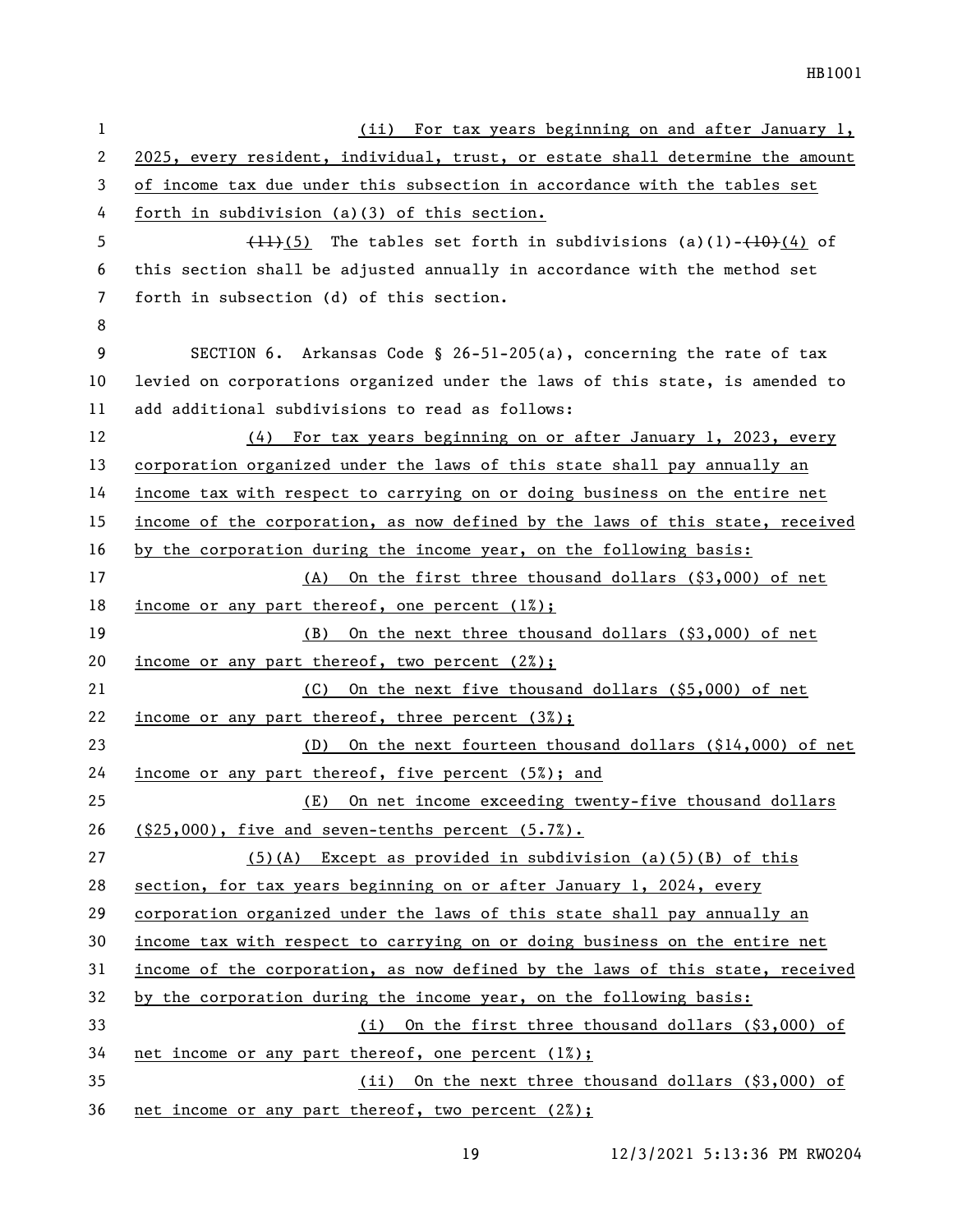| $\mathbf{1}$ | On the next five thousand dollars (\$5,000) of<br>(iii)                      |
|--------------|------------------------------------------------------------------------------|
| 2            | net income or any part thereof, three percent (3%);                          |
| 3            | (iv) On the next fourteen thousand dollars $(\$14,000)$                      |
| 4            | of net income or any part thereof, five percent (5%); and                    |
| 5            | On net income exceeding twenty-five thousand<br>(v)                          |
| 6            | dollars (\$25,000), five and five-tenths percent (5.5%).                     |
| 7            | (B) If, on or after July 1, 2022, but before January 1,                      |
| 8            | 2024, funds are transferred from the Catastrophic Reserve Fund, then:        |
| 9            | (i) Subdivisions (a)(5)(A) and (a)(6)(A) of this                             |
| 10           | section shall not take effect; and                                           |
| 11           | <u>(ii) For tax years beginning on and after January 1,</u>                  |
| 12           | 2024, every corporation organized under the laws of this state shall pay     |
| 13           | annually an income tax with respect to carrying on or doing business on the  |
| 14           | entire net income of the corporation, as now defined by the laws of this     |
| 15           | state, received by the corporation during the income year as provided under  |
| 16           | $subdivision$ (a)(4) of this section.                                        |
| 17           | $(6)(A)$ Except as provided in subdivisions $(a)(5)(B)$ and                  |
| 18           | $(a)(6)(B)$ of this section, for tax years beginning on or after January 1,  |
| 19           | 2025, every corporation organized under the laws of this state shall pay     |
| 20           | annually an income tax with respect to carrying on or doing business on the  |
| 21           | entire net income of the corporation, as now defined by the laws of this     |
| 22           | state, received by the corporation during the income year, on the following  |
| 23           | <u>basis:</u>                                                                |
| 24           | On the first three thousand dollars (\$3,000) of<br>(i)                      |
| 25           | net income or any part thereof, one percent (1%);                            |
| 26           | On the next three thousand dollars (\$3,000) of<br>(ii)                      |
| 27           | net income or any part thereof, two percent (2%);                            |
| 28           | (iii) On the next five thousand dollars (\$5,000) of                         |
| 29           | net income or any part thereof, three percent (3%);                          |
| 30           | (iv) On the next fourteen thousand dollars (\$14,000)                        |
| 31           | of net income or any part thereof, five percent (5%); and                    |
| 32           | (v) On net income exceeding twenty-five thousand                             |
| 33           | dollars (\$25,000), five and three-tenths percent (5.3%).                    |
| 34           | $(B)$ If subdivision (a)(5)(A) of this section takes effect                  |
| 35           | and funds are transferred from the Catastrophic Reserve Fund during calendar |
| 36           | year 2024, then:                                                             |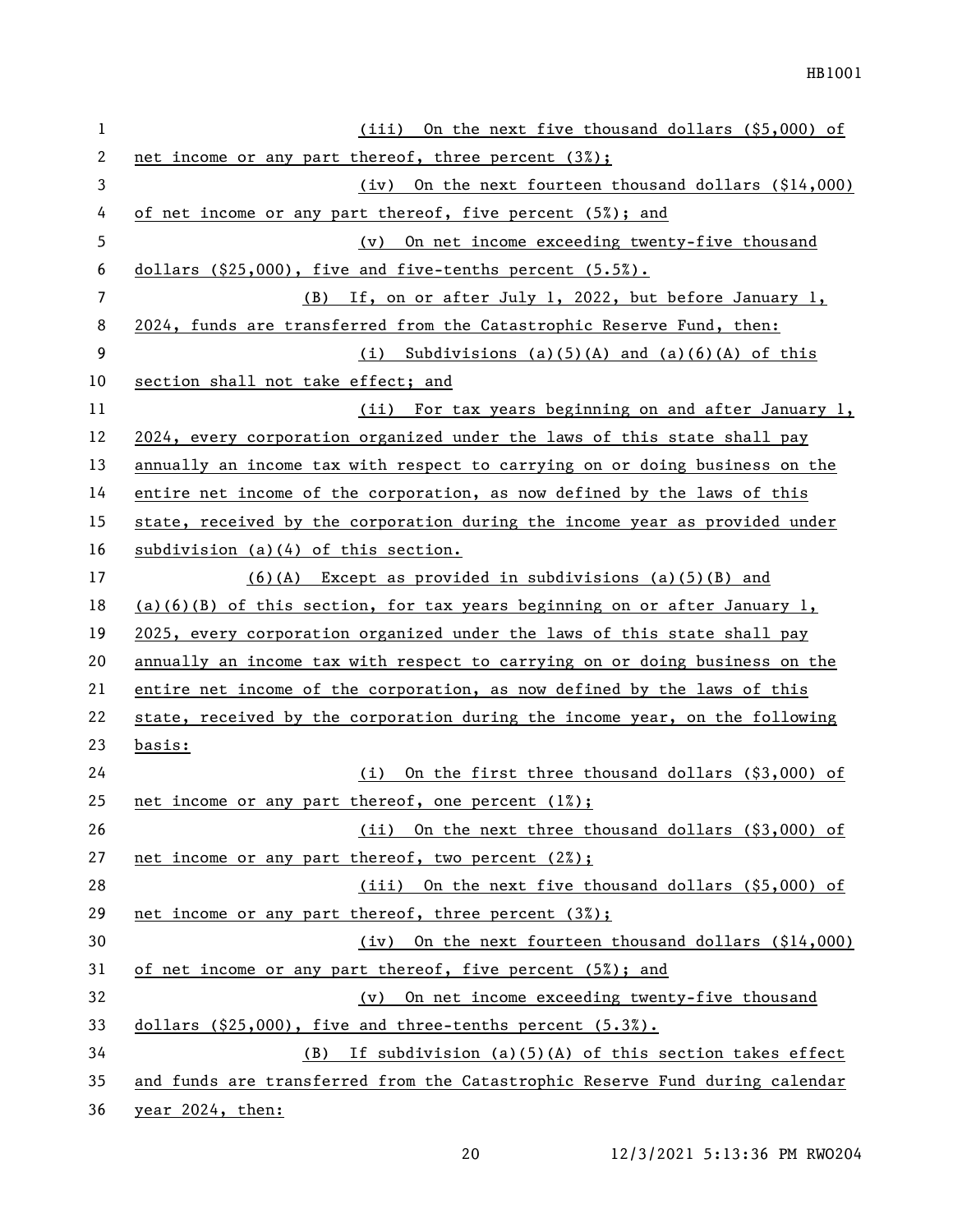| 1  | Subdivision $(a)(6)(A)$ of this section shall not<br>(i)                     |
|----|------------------------------------------------------------------------------|
| 2  | take effect; and                                                             |
| 3  | (ii)<br>For tax years beginning on and after January 1,                      |
| 4  | 2025, every corporation organized under the laws of this state shall pay     |
| 5  | annually an income tax with respect to carrying on or doing business on the  |
| 6  | entire net income of the corporation, as now defined by the laws of this     |
| 7  | state received by the corporation during the income year as provided under   |
| 8  | subdivision (a)(5) of this section.                                          |
| 9  |                                                                              |
| 10 | SECTION 7. Arkansas Code § 26-51-205(b), concerning the rate of tax          |
| 11 | levied on foreign corporations doing business in this state, is amended to   |
| 12 | add additional subdivisions to read as follows:                              |
| 13 | (4) For tax years beginning on or after January 1, 2023, every               |
| 14 | foreign corporation doing business within the jurisdiction of this state     |
| 15 | shall pay annually an income tax on the proportion of its entire net income  |
| 16 | as now defined by the income tax laws of this state, on the following basis: |
| 17 | (i) On the first three thousand dollars (\$3,000) of                         |
| 18 | net income or any part thereof, one percent $(1%)$ ;                         |
| 19 | (ii) On the next three thousand dollars (\$3,000) of                         |
| 20 | net income or any part thereof, two percent (2%);                            |
| 21 | (iii) On the next five thousand dollars (\$5,000) of                         |
| 22 | net income or any part thereof, three percent (3%);                          |
| 23 | (iv) On the next fourteen thousand dollars (\$14,000)                        |
| 24 | of net income or any part thereof, five percent (5%); and                    |
| 25 | (v) On net income exceeding twenty-five thousand                             |
| 26 | dollars $(25,000)$ , five and seven-tenths percent $(5.7%)$ .                |
| 27 | $(5)(A)$ Except as provided in subdivision (b)(5)(B) of this                 |
| 28 | section, for tax years beginning on or after January 1, 2024, every foreign  |
| 29 | corporation doing business within the jurisdiction of this state shall pay   |
| 30 | annually an income tax on the proportion of its entire net income, as now    |
| 31 | defined by the income tax laws of this state, on the following basis:        |
| 32 | (i) On the first three thousand dollars (\$3,000) of                         |
| 33 | net income or any part thereof, one percent (1%);                            |
| 34 | (ii) On the next three thousand dollars (\$3,000) of                         |
| 35 | net income or any part thereof, two percent (2%);                            |
| 36 | (iii) On the next five thousand dollars (\$5,000) of                         |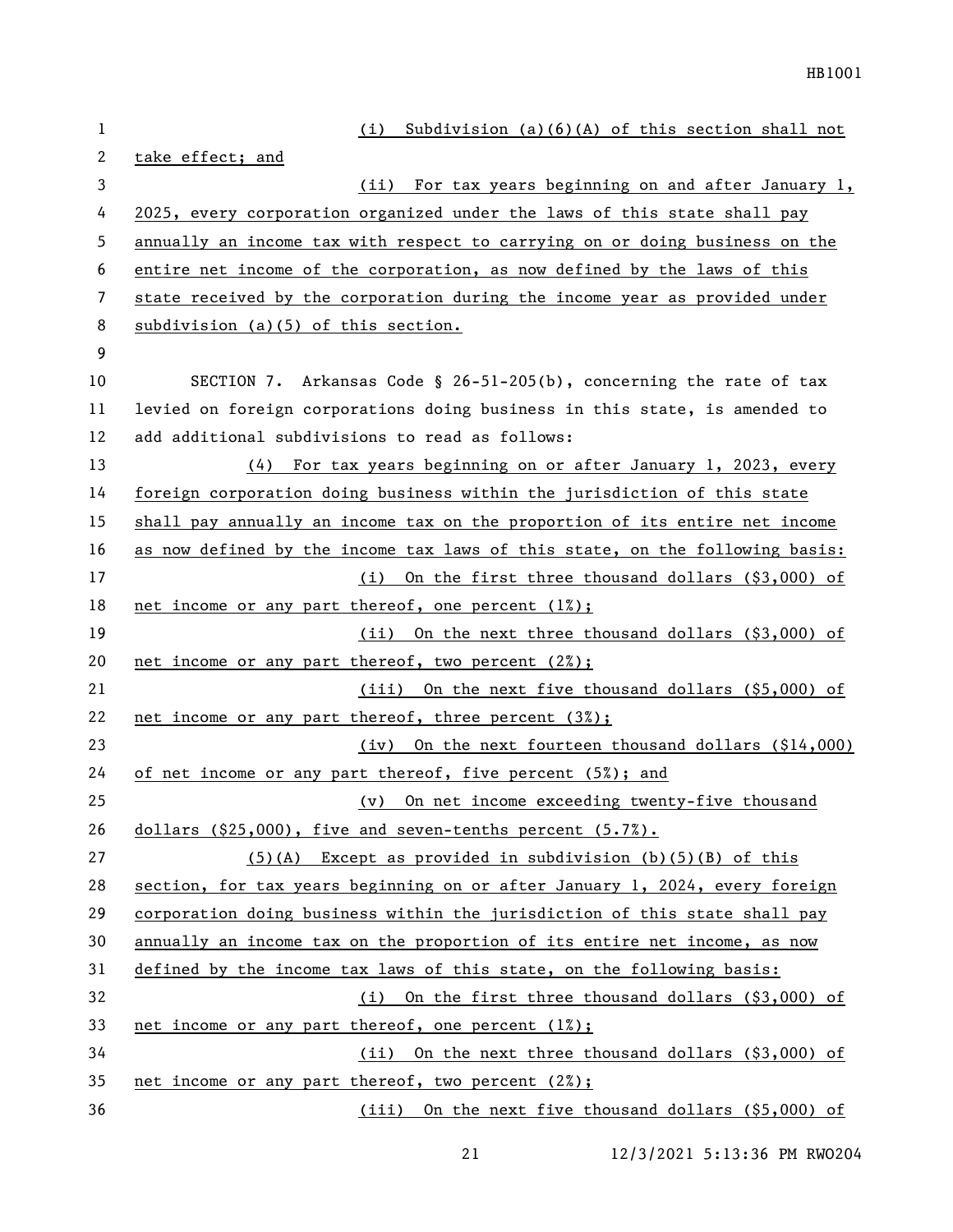| 1  | net income or any part thereof, three percent $(3%)$ ;                      |
|----|-----------------------------------------------------------------------------|
| 2  | (iv) On the next fourteen thousand dollars $(\$14,000)$                     |
| 3  | of net income or any part thereof, five percent (5%); and                   |
| 4  | (v) On net income exceeding twenty-five thousand                            |
| 5  | dollars $(25,000)$ , five and five-tenths percent $(5.5%)$ .                |
| 6  | (B) If, on or after July 1, 2022, but before January 1,                     |
| 7  | 2024, funds are transferred from the Catastrophic Reserve Fund, then:       |
| 8  | (i) Subdivisions (a)(5)(A) and (a)(6)(A) of this                            |
| 9  | section shall not take effect; and                                          |
| 10 | (ii) For tax years beginning on and after January 1,                        |
| 11 | 2024, every corporation organized under the laws of this state shall pay    |
| 12 | annually an income tax with respect to carrying on or doing business on the |
| 13 | entire net income of the corporation, as now defined by the laws of this    |
| 14 | state, received by the corporation during the income year as provided under |
| 15 | subdivision $(a)(4)$ of this section.                                       |
| 16 | $(6)(A)$ Except as provided in subdivisions $(a)(5)(B)$ and                 |
| 17 | $(a)(6)(B)$ of this section, for tax years beginning on or after January 1, |
| 18 | 2025, every corporation organized under the laws of this state shall pay    |
| 19 | annually an income tax with respect to carrying on or doing business on the |
| 20 | entire net income of the corporation, as now defined by the laws of this    |
| 21 | state, received by the corporation during the income year, on the following |
| 22 | basis:                                                                      |
| 23 | (i) On the first three thousand dollars (\$3,000) of                        |
| 24 | net income or any part thereof, one percent $(1%)$ ;                        |
| 25 | (ii) On the next three thousand dollars (\$3,000) of                        |
| 26 | net income or any part thereof, two percent (2%);                           |
| 27 | (iii) On the next five thousand dollars (\$5,000) of                        |
| 28 | net income or any part thereof, three percent (3%);                         |
| 29 | On the next fourteen thousand dollars (\$14,000)<br>(iv)                    |
| 30 | of net income or any part thereof, five percent (5%); and                   |
| 31 | On net income exceeding twenty-five thousand<br>$(\nu)$                     |
| 32 | dollars (\$25,000), five and three-tenths percent (5.3%).                   |
| 33 | $(B)$ If subdivision (a)(5)(A) of this section takes effect                 |
| 34 | and funds are transferred during calendar year 2024 from the Catastrophic   |
| 35 | Reserve Fund, then:                                                         |
| 36 | Subdivision $(a)(6)(A)$ of this section shall not<br>(i)                    |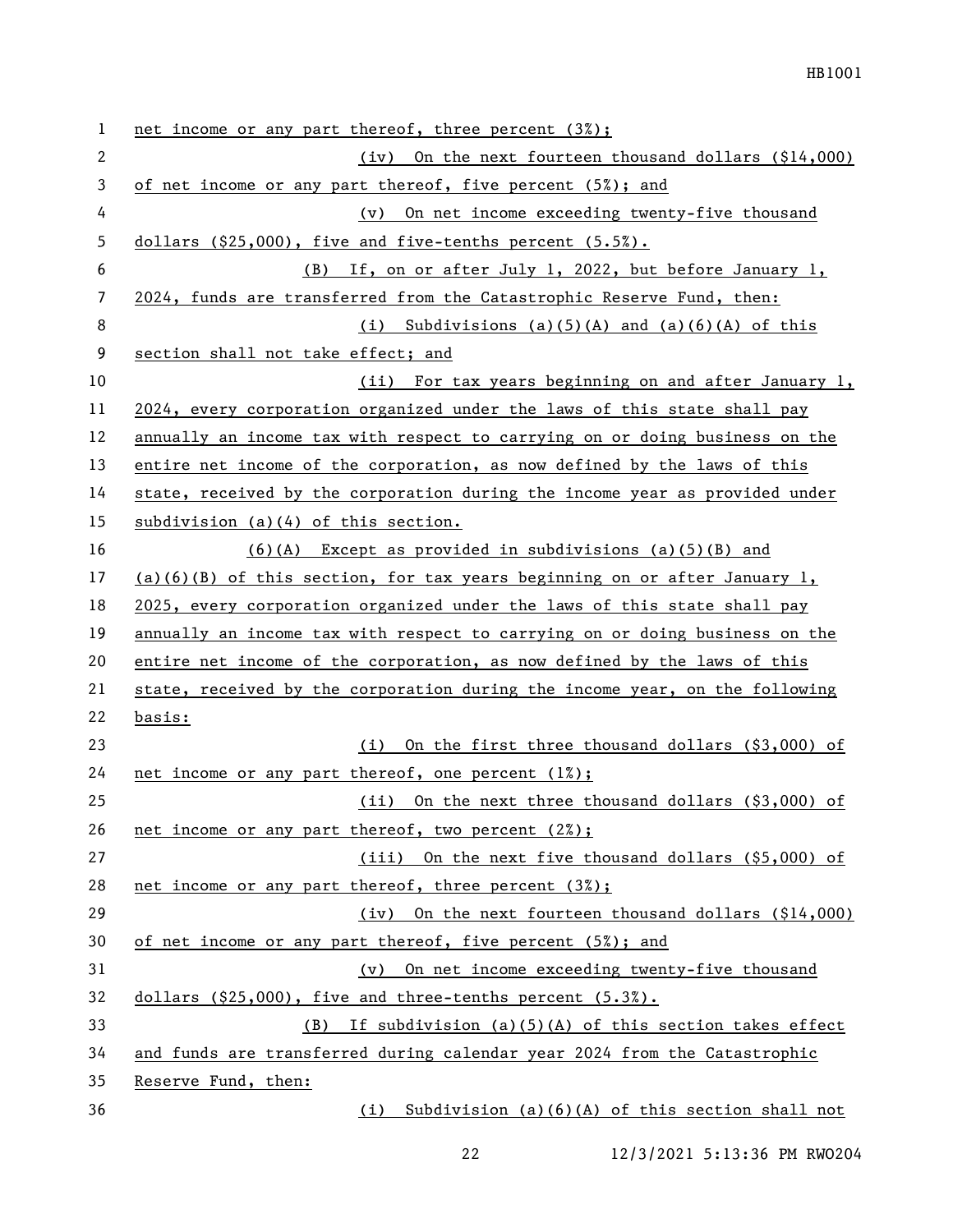take effect; and (ii) For tax years beginning on and after January 1, 2025, every corporation organized under the laws of this state shall pay annually an income tax with respect to carrying on or doing business on the entire net income of the corporation, as now defined by the laws of this state, received by the corporation during the income year as provided under subdivision (a)(5) of this section. SECTION 8. Arkansas Code § 26-51-404(b)(34)(A), concerning exclusions from gross income, is amended to read as follows: (34)(A) Payments received under the Coronavirus Food Assistance Program 1 or Coronavirus Food Assistance Program 2, described in 7 C.F.R. Part 9, as it existed on January 19, 2021, or under any successor program or programs. SECTION 9. Arkansas Code § 26-51-430, concerning the standard income tax deduction, is amended to add an additional subsection to read as follows: (c)(1) The Secretary of the Department of Finance and Administration shall increase annually the standard deduction provided under subsection (b) of this section by the cost-of-living adjustment for the current calendar year, rounding the amount to the nearest ten dollars (\$10.00). (2)(A)(i) For purposes of subdivision (c)(1) of this section, the cost-of-living adjustment for a calendar year is the percentage, if any, by which the Consumer Price Index for the current calendar year exceeds the Consumer Price Index for the preceding calendar year, not to exceed three percent (3%). (ii) If the Consumer Price Index for the current calendar year does not exceed the Consumer Price Index for the preceding calendar year, the standard deduction shall not be adjusted under this subsection for that year. (B) The Consumer Price Index for a calendar year is the average of the Consumer Price Index as of the close of the twelve-month period ending on August 31 of that calendar year. (C) As used in this subsection, "Consumer Price Index" means the most recent Consumer Price Index for all Urban Consumers published by the United States Department of Labor.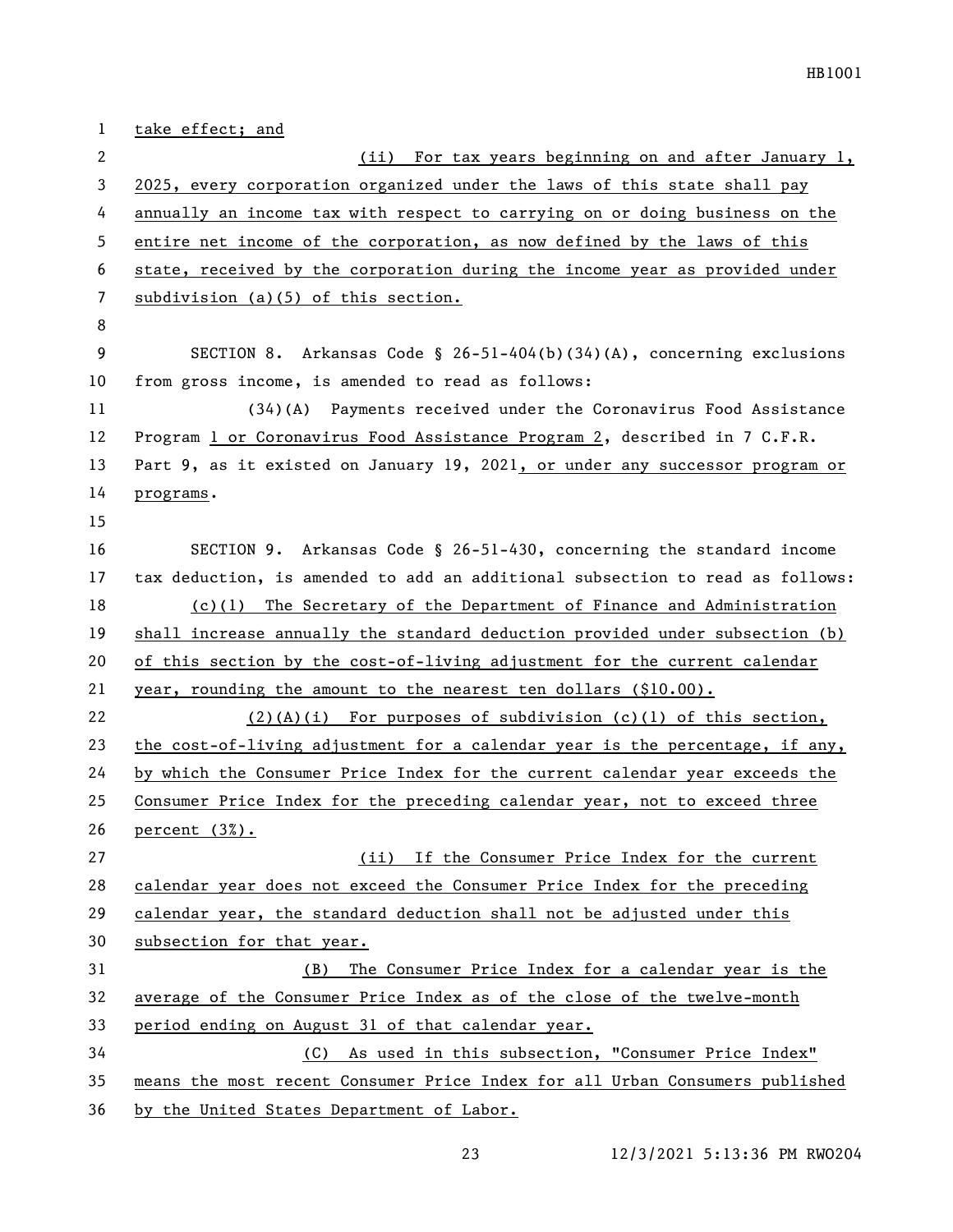| 1              |                                      |                                                                                                           |               |
|----------------|--------------------------------------|-----------------------------------------------------------------------------------------------------------|---------------|
| $\overline{c}$ |                                      | SECTION 10. Arkansas Code § 26-51-501(a), concerning personal tax                                         |               |
| 3              |                                      | credits, is amended to add an additional subdivision to read as follows:                                  |               |
| 4              |                                      | $(6)(A)$ An individual taxpayer having net income up to twenty-                                           |               |
| 5              |                                      | four thousand seven hundred dollars (\$24,700) who timely files a tax return                              |               |
| 6              |                                      | is allowed an income tax credit against the income tax imposed by this                                    |               |
| 7              |                                      | chapter in accordance with the table set forth below:                                                     |               |
| 8              | From                                 | Less Than or Equal To                                                                                     | Credit Amount |
| 9              |                                      |                                                                                                           |               |
| 10             | \$0                                  | \$23,600                                                                                                  | \$60          |
| 11             | \$23,601                             | \$23,700                                                                                                  | \$55          |
| 12             | \$23,701                             | \$23,800                                                                                                  | \$50          |
| 13             | \$23,801                             | \$23,900                                                                                                  | \$45          |
| 14             | \$23,901                             | \$24,000                                                                                                  | \$40          |
| 15             | \$24,001                             | \$24,100                                                                                                  | \$35          |
| 16             | \$24,101                             | \$24,200                                                                                                  | \$30          |
| 17             | \$24,201                             | \$24,300                                                                                                  | \$25          |
| 18             | \$24,301                             | \$24,400                                                                                                  | \$20          |
| 19             | \$24,401                             | \$24,500                                                                                                  | \$15          |
| 20             | \$24,501                             | \$24,600                                                                                                  | \$10          |
| 21             | \$24,601                             | \$24,700                                                                                                  | <u>\$5</u>    |
| 22             | \$24,701 and up                      |                                                                                                           | <u>\$0</u>    |
| 23             |                                      |                                                                                                           |               |
| 24             | (B)                                  | The amount of the income tax credit under subdivision                                                     |               |
| 25             |                                      | $(a)(6)(A)$ of this section that may be claimed by the taxpayer in a tax year                             |               |
| 26             |                                      | shall not exceed the amount of income tax due by the taxpayer.                                            |               |
| 27             | (C)                                  | The table in subdivision $(a)(6)(A)$ of this section                                                      |               |
| 28             |                                      | shall be adjusted annually in accordance with the method set forth in § 26-                               |               |
| 29             | $51 - 201(d)$ .                      |                                                                                                           |               |
| 30             |                                      |                                                                                                           |               |
| 31             |                                      | SECTION 11. Arkansas Code § 26-65-103(b)(1)(A), concerning income tax                                     |               |
| 32             |                                      | due under the Elective Pass-Through Entity Tax Act effective on January 1,                                |               |
| 33             | 2022, is amended to read as follows: |                                                                                                           |               |
| 34             |                                      | $(b)(1)(A)$ Except as provided in subdivision $(b)(1)(B)$ of this section,                                |               |
| 35             |                                      | a tax of five and nine-tenths percent (5.9%) equal to the top marginal                                    |               |
| 36             |                                      | <u>income-tax rate under <math>\frac{1}{2}</math> 26-51-201(a)</u> is levied on the net taxable income of |               |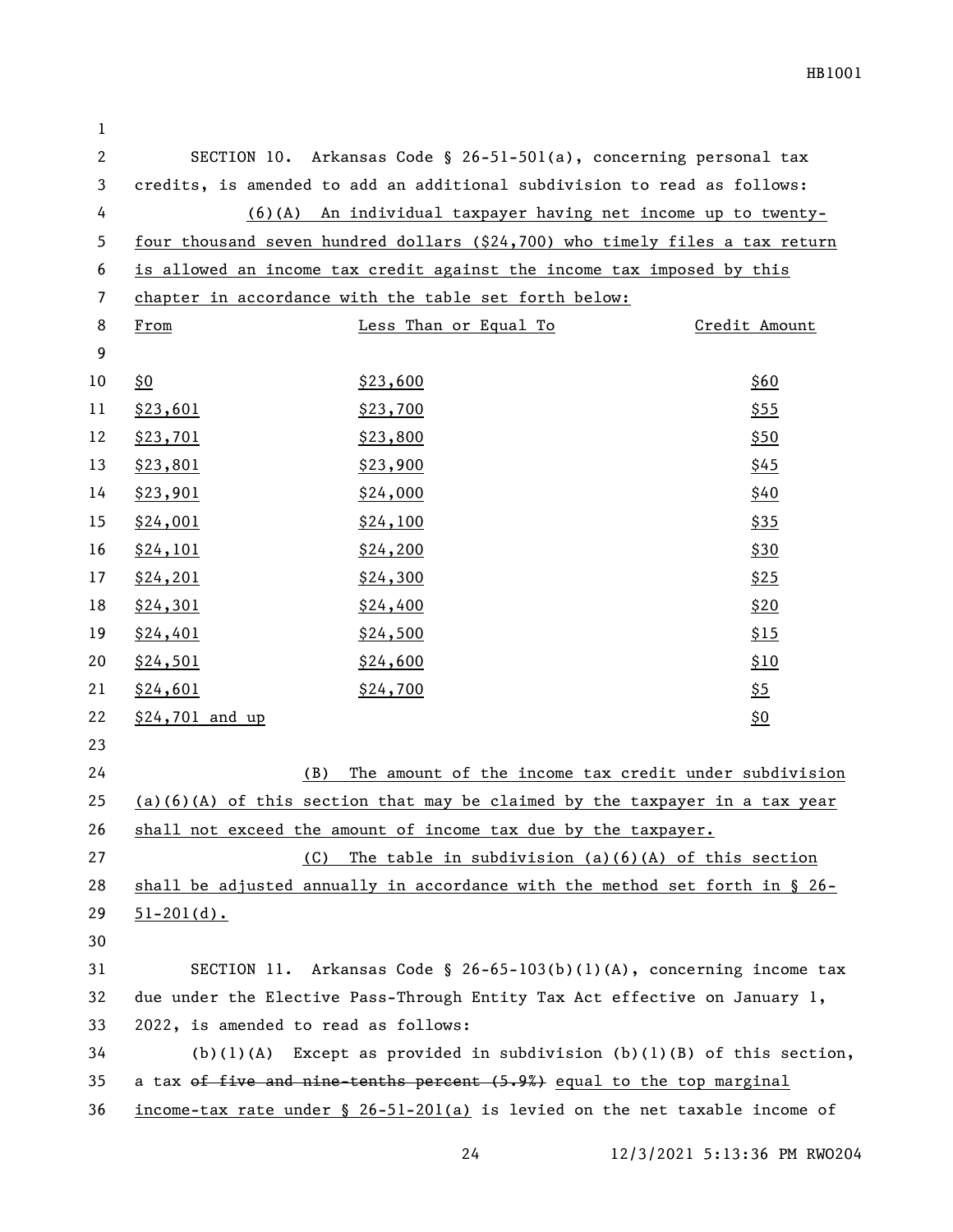| 1  | an affected business entity, as determined under Chapter 51 of this title,    |
|----|-------------------------------------------------------------------------------|
| 2  | including any applicable basis adjustments, to the extent that the income is  |
| 3  | reported to the secretary as business income derived from the affected        |
| 4  | business entity.                                                              |
| 5  |                                                                               |
| 6  | SECTION 12. DO NOT CODIFY - TEMPORARY LANGUAGE.                               |
| 7  | By January 5, 2024, the Secretary of the Department of Finance and<br>(a)     |
| 8  | Administration shall notify the public and the Bureau of Legislative Research |
| 9  | about whether or not the following have taken effect:                         |
| 10 | Section $26 - 51 - 201(a)(3)$ ;<br>(1)                                        |
| 11 | Section $26 - 51 - 205$ (a) (5); and<br>(2)                                   |
| 12 | (3)<br>Section $26 - 51 - 205(b)(5)$ .                                        |
| 13 | By January 5, 2025, the Secretary of the Department of Finance and<br>(b)     |
| 14 | Administration shall notify the public and the Bureau of Legislative Research |
| 15 | about whether or not the following have taken effect:                         |
| 16 | (1)<br>Section $26-51-201(a)(4)$ ;                                            |
| 17 | Section $26 - 51 - 205$ (a) (6); and<br>(2)                                   |
| 18 | $(3)$ Section 26-51-205(b)(6).                                                |
| 19 | Section 5 of this act does not affect any taxpayer's obligations<br>(c)       |
| 20 | under § 26-51-201 that were incurred before January 1, 2022.                  |
| 21 |                                                                               |
| 22 | SECTION 13. EFFECTIVE DATE. Sections 5, 6, 7, 9, 10, and 11 of this           |
| 23 | act are effective for tax years beginning on or after January 1, 2022.        |
| 24 |                                                                               |
| 25 | EMERGENCY CLAUSE. It is found and determined by the<br>SECTION 14.            |
| 26 | General Assembly of the State of Arkansas that this act would create          |
| 27 | significant changes to the state's income tax laws; that this act would       |
| 28 | create significant changes to the fiscal policy of the state; that taxpayers  |
| 29 | and employers plan to meet their obligations on a calendar-year basis; and    |
| 30 | that this act is immediately necessary to ensure the financial stability of   |
| 31 | the state, to allow taxpayers and employers time both to plan for and to      |
| 32 | implement the changes in law created by this act, and to ensure that the      |
| 33 | Department of Finance and Administration has sufficient time to update its    |
| 34 | forms and software and train its personnel in accordance with this act.       |
| 35 | Therefore, an emergency is declared to exist, and this act being immediately  |
| 36 | necessary for the preservation of the public peace, health, and safety shall  |